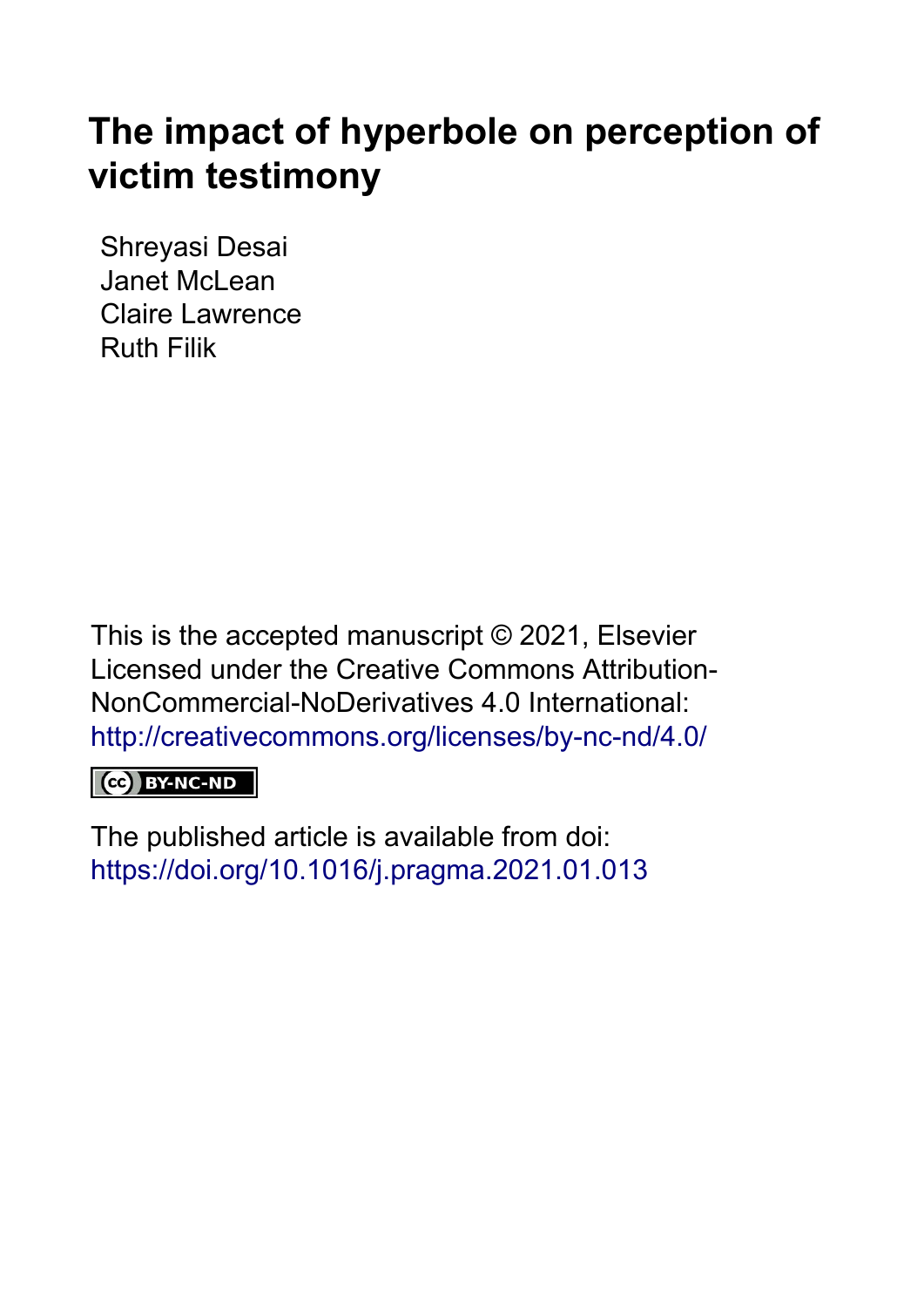The impact of hyperbole on perception of victim testimony

This research did not receive any specific grant from funding agencies in the public, commercial, or not-for-profit sectors. Declarations of interest: none.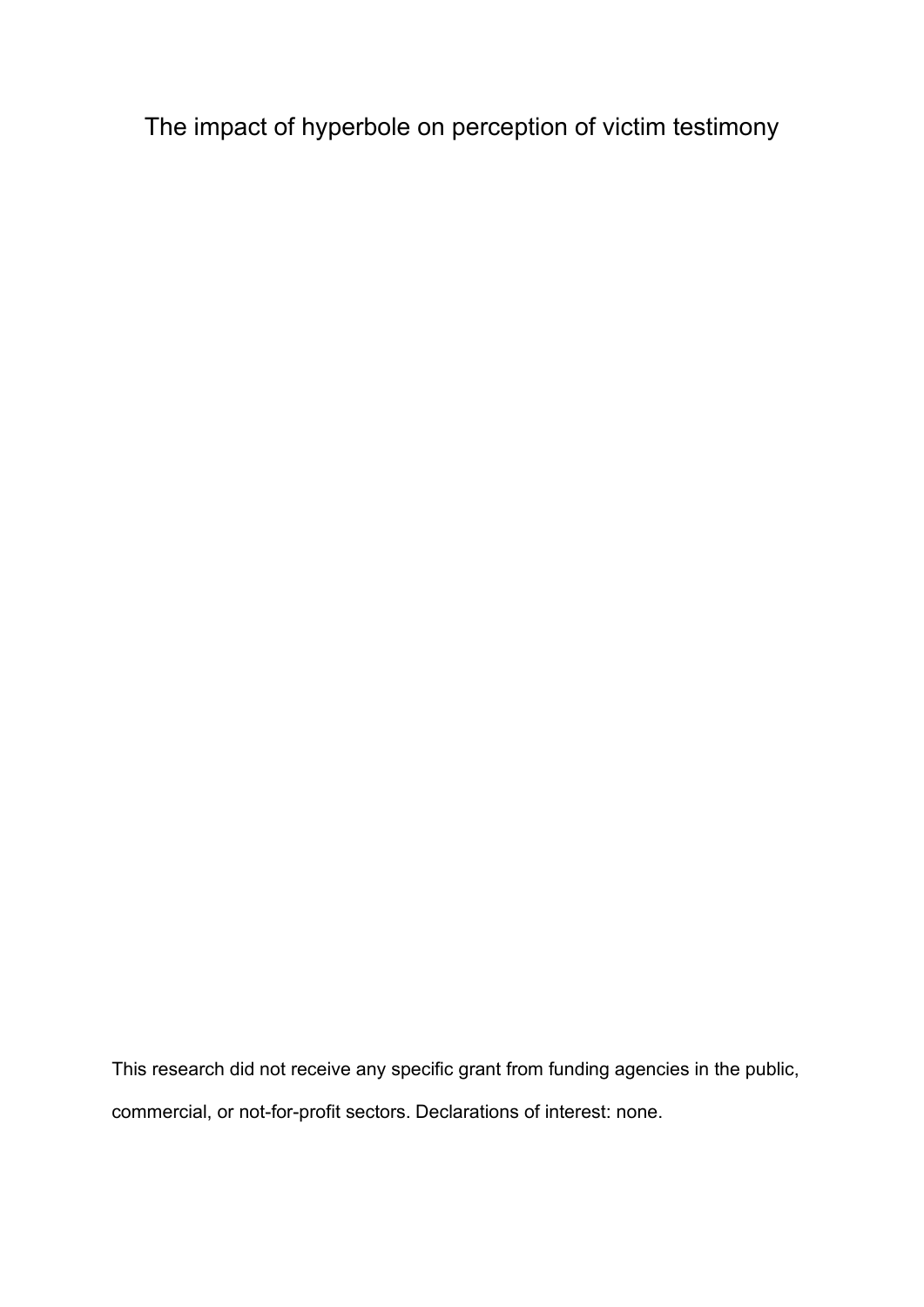#### **Abstract**

This paper investigates how individuals perceive hyperbole in victim statements. Despite being one of the most commonly used literary tropes, the comprehension and cognition of hyperbole has been largely ignored in the psycholinguistics literature, and despite detailed literature outlining the emotional behaviour of victims, the use of figurative language has been largely ignored in the forensics literature. In the present study, two experiments were undertaken. In Experiment 1, 32 participants were recruited from groups with forensic experience or training. Participants were presented with 16 victim statements; eight contained a number of hyperbolic phrases and eight contained non-hyperbolic counterparts. After reading each statement, participants were asked to answer questions that would quantify perceived credibility on accounts of belief, sympathy, victim-impact, and likeability. The results from Experiment 1 showed that hyperbolic speech made a significant negative impact on all four credibility measures. In Experiment 2, 32 juryeligible individuals performed the same task. Results from this experiment demonstrated that the use of hyperbole made testimonies *more* believable and made the victim seem more impacted. Results are discussed in terms of the real-world implications of using hyperbolic language, and individual differences in the comprehension of, and reaction to, figurative statements.

**Keywords:** *hyperbole, victim language, figurative language perception*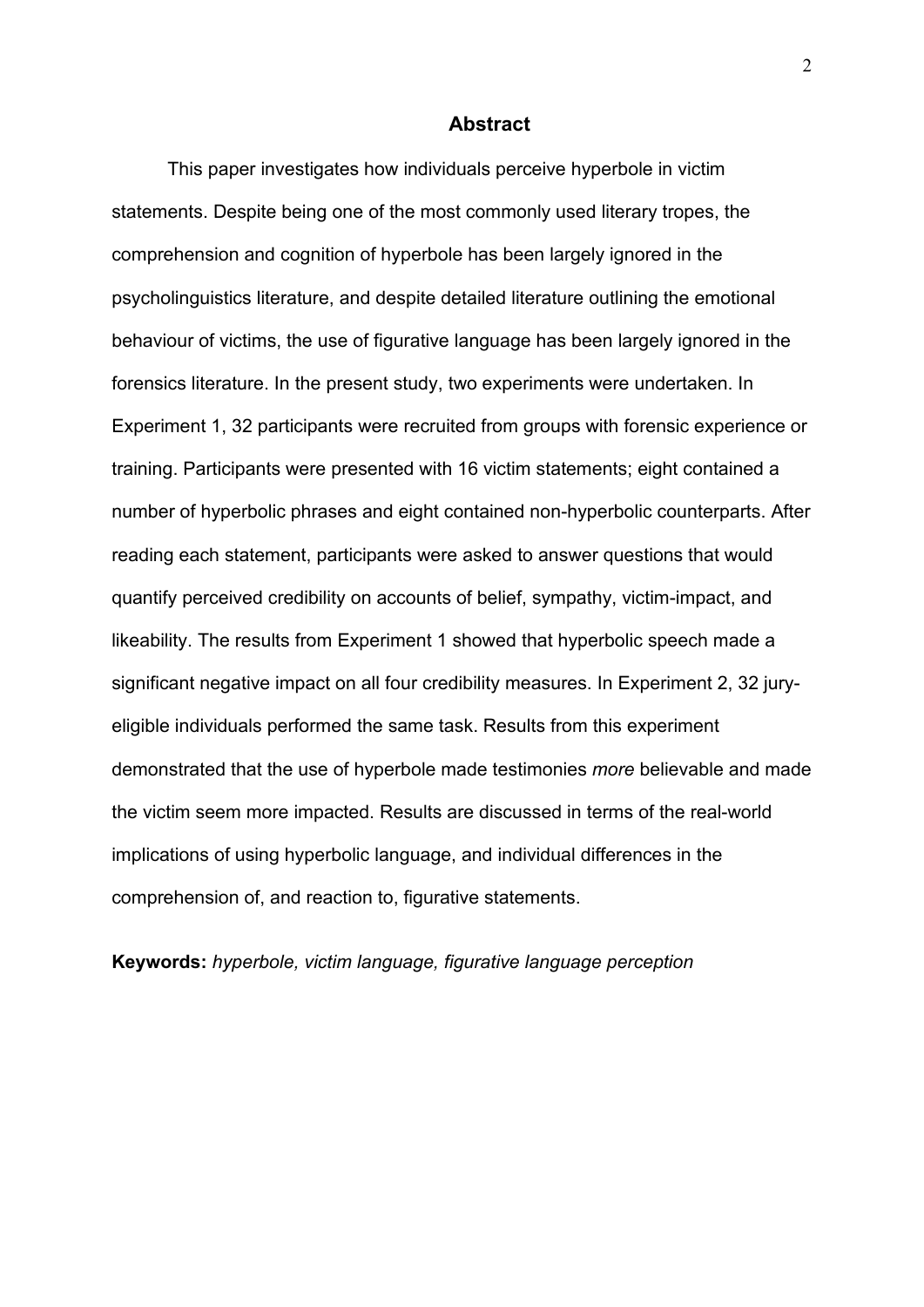#### **1. Introduction**

Primary statements from victims of sexual crime are often highly emotionally charged and may be more accurate about their emotional state than the actual chain of events. Specifically, although emotion and memory biologically stem from two different systems, they interact when intense emotion is evoked in retrieving a memory (Phelps, 2004). That is, emotions can modulate memories to match emotional significance and interpretation of events (Loftus & Palmer, 1974; Phelps, 2004). In professional settings such as police interrogation rooms or legal court rooms, where social stereotypes ideally should be irrelevant to decision-making, research has shown that biases often guide the way, and may be directed by victim demeanour (Ask & Granhag, 2005; Ask & Landstrom, 2010; Bergelson, 2012; Bogoch, 2007; Bollingmo et al., 2009; Frohmann, 1991; Maier, 2008; 2014; Spears & Spohn, 1997; Sussenbach et al., 2012; Wessel et al., 2012; Winkel & Koppelaar, 1991). The way in which victims' testimonies are perceived by those in the criminal justice system is key, and can influence judgements of victim and evidence credibility. Thus, it is clear that research on the language used by emotional victims is essential. In the current study, we investigate the impact of figurative language, specifically hyperbole, on the perception of victim testimony.

#### **1.1 The Ideal Victim**

Research has shown how the emotions displayed by a victim can affect those who are listening for the purpose of recording statements or giving judgement. The general consensus is that jurors side with the victim who displayed emotions congruent to their distressed mental state, and have less sympathy and tolerance for those that were neutral or incongruent (Bollingmo et al., 2008; Kauffmann et al., 2003; Rose & Nadler, 2002; Rose et al., 2006; Wessel et al., 2012; Winkel &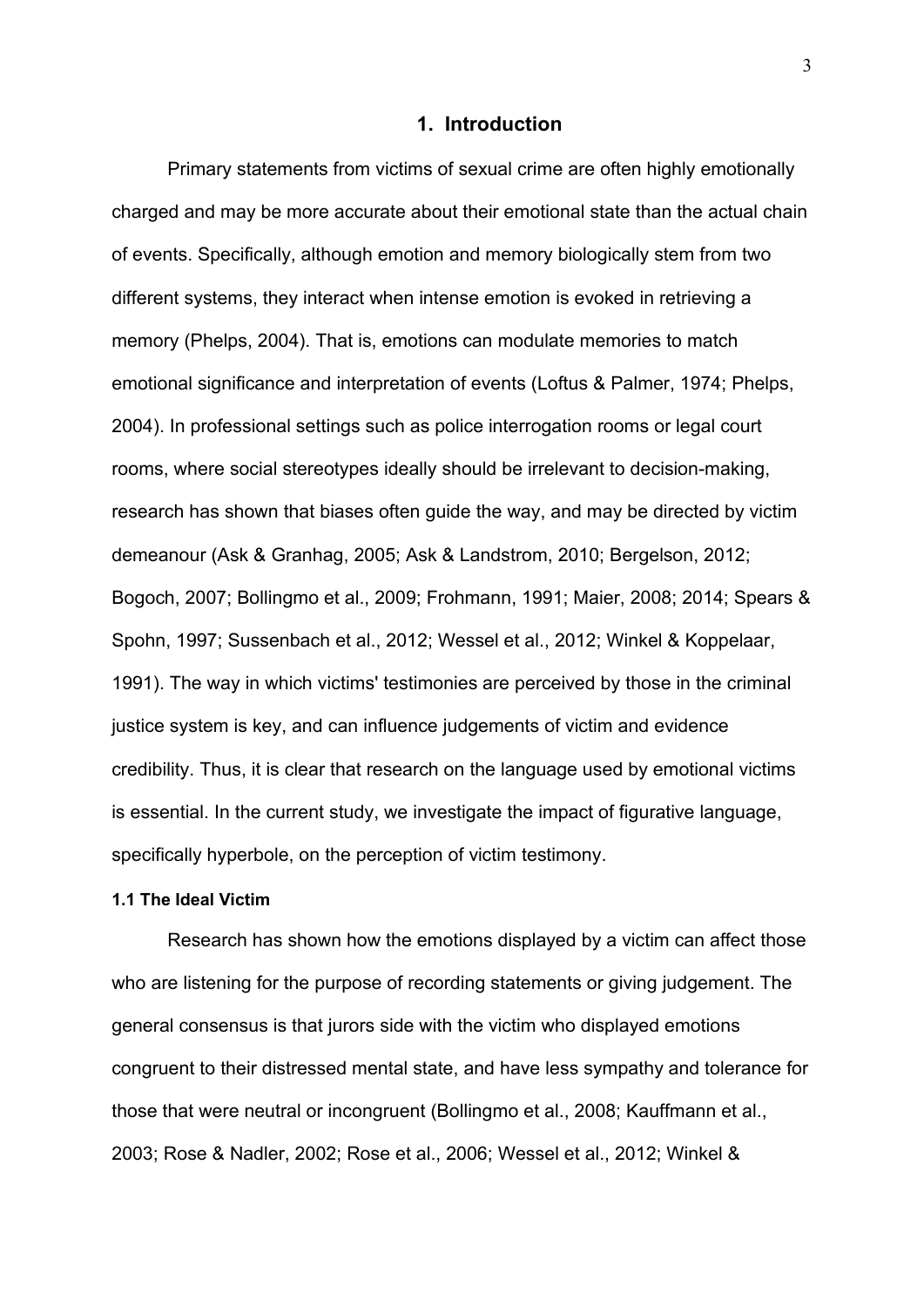Koppelaar, 1991). This has been described by Ask and Landstrom (2010) as the 'emotional victim effect' which argues that the emotionality of a victim's demeanour influences perceived credibility. Due to the observer-expectation of the victim to behave in a specific manner, they often harbour definitive perceptions of what comprises 'normal reactions' for victims (termed 'normative victim demeanour expectancy'), especially those of sexual crime. If, for some reason, the victim fails to behave according to expectation, or causes an 'expectancy violation', it promptly causes suspicion, evokes negativity, and subsequently, causes victim credibility to plummet (Ask & Landstrom, 2010; Bollingmo et al., 2008; Kaufmann et al., 2003; Matoesian, 2000; Winkel & Koppelaar, 1991).

The emotional victim effect is a sexual crime-specific phenomenon of a much wider, and universally accepted concept of 'the ideal victim'. This was first highlighted in the seminal work of Nils Christie (1986) where he defined the ideal victim as "*a person, or a category of individuals who – when hit by crime – most readily are given the complete and legitimate status of being a victim*" (p. 18). The ideal victim has several extremely specific attributes which are contradictory at best and mutually exclusive at worst. They must be weak enough to be considered a victim, yet powerful enough to claim victim status. The offender must be unknown, and inherently 'evil', granting credibility to the victim who most ideally, must be engaged in an everyday chore, or a respectable project (Christie, 1986; Estrich, 1987; Larcombe, 2002; Stevenson, 2000; Van Wijk, 2013).

While originally termed and documented by Christie, the ideology is more than a few centuries old. Shakespeare's (1594) poem, *The Rape of Lucrece* provides the narrative of Lucrece, who was raped by a Roman prince, Tarquin. While the narrative takes a revengeful turn after Lucrece is raped, the characteristics and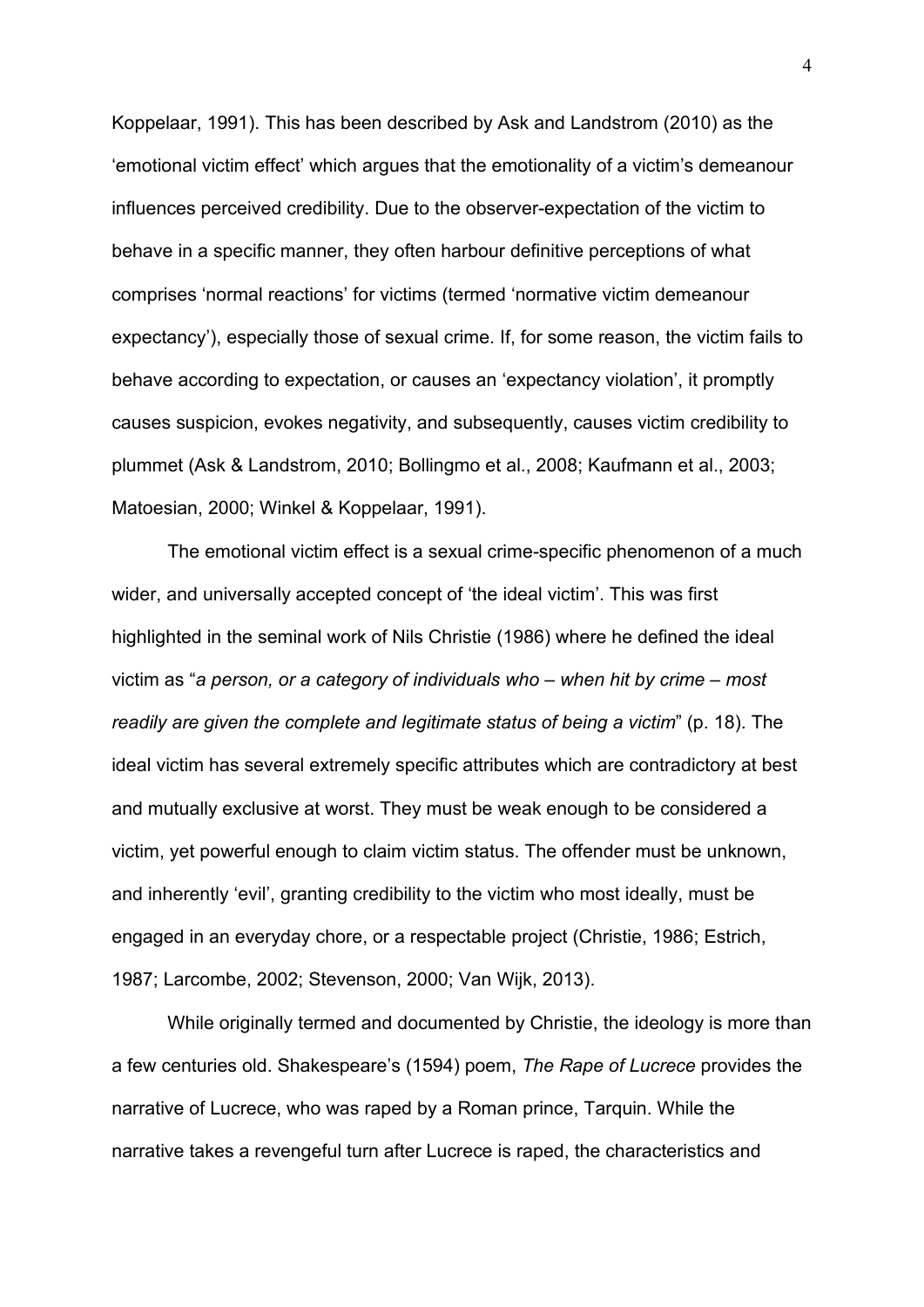descriptions used by Shakespeare to provide the character with immediate victim status are congruent to those that are described by Christie almost four centuries later. Each characteristic essential to be perceived as the ideal victim, is present in Lucrece. While the other women around her, who are seen "*dancing and revelling, or in several disports*" (Shakespeare, 1594 as cited in Willbern, 1989, p. 182), Lucrece is found chastely spinning; hence observed as engaged in a 'respectable' everyday chore. Prince Tarquin primarily enters Lucrece's chamber that evening with the intention to seduce her. He is received politely, but when his apparent intentions become clear to Lucrece, he is met with resistance as Lucrece is married to another nobleman. His attempt at seduction fails even when he resorts to arguments consequently escalating to threats. As a final resort, he overpowers her, and rapes her. The narrative here depicts the meek demeanour expected of a woman (Frohman, 1991; Ponterotto, 2007; Stevenson, 2000) yet accompanied by the strong resilience of a rape victim (Christie, 1986; Estrich, 1987; Larcombe, 2002; Matoesian, 2001).

When Tarquin departs, Lucrece is left in "*vigorous lamentation*" (Willbern, 1989, p. 183) and consequently kills herself. Not only does the congruency of her emotions lead her to suicide, but the strength of these emotions is then acquired by her husband, who vows to avenge her rape and death. This is in some ways consistent with the claims of Rose et al. (2006) in that emotional consistency is essential for significant impact on secondary listeners. The characteristics of both the victim as well as the perpetrator are consistent with parameters described as essential by Christie (1986). Tarquin is firstly, an unknown intruder and subsequently an assailant. He is also resilient in that he inflicts physical harm while overpowering her. Conclusively, he is depicted consistently as 'evil' throughout the poem. This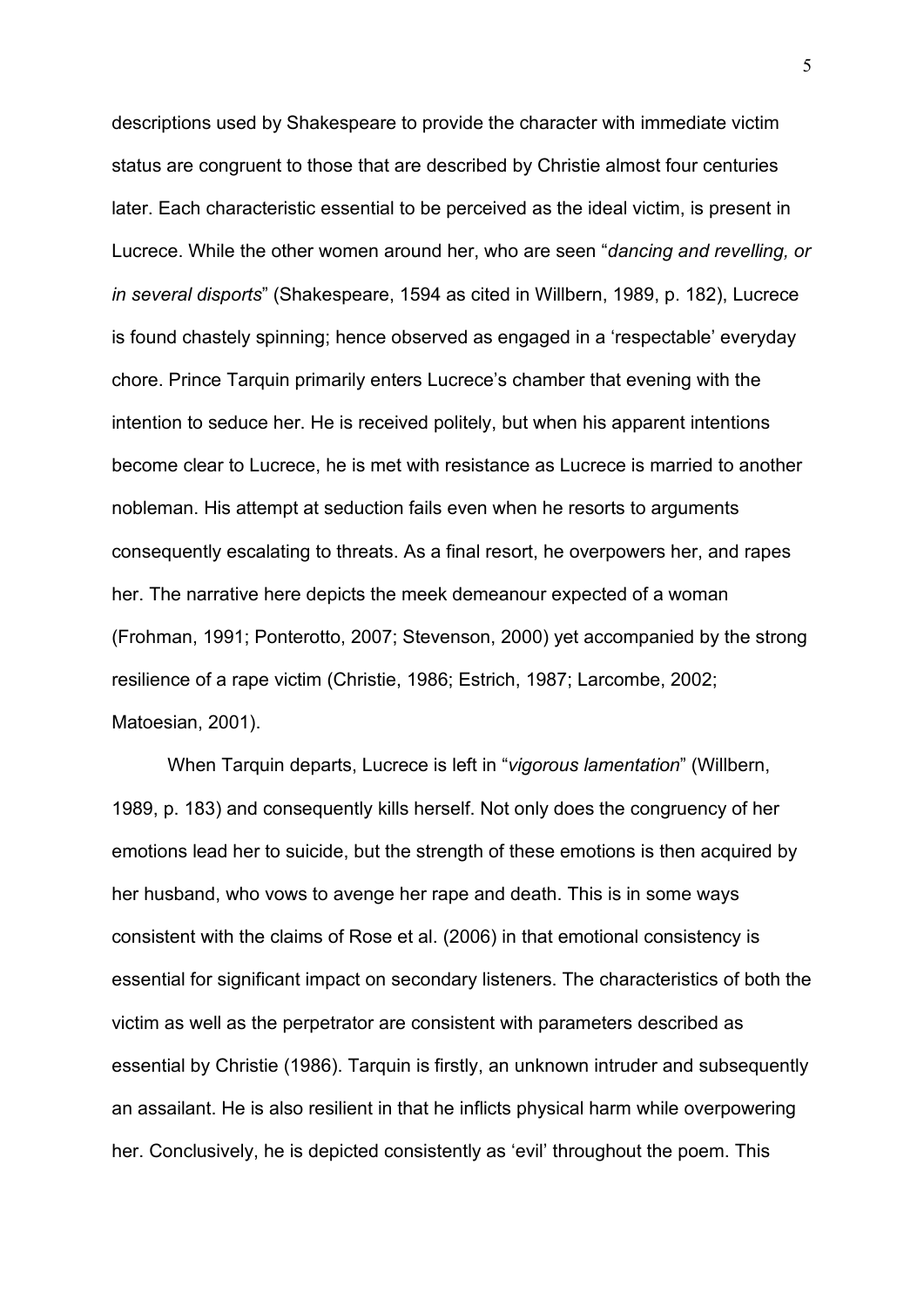supports the concept of the ideal victim (Estrich, 1987; Larcombe, 2002; Stevenson, 2000) - and by virtue of this, the ideal perpetrator (Estrich, 1987) - which has been deeply embedded in the perception of sexual crime for several centuries, even within non-forensic literature.

The theory of the ideal victim has been revisited in recent literature, where these attributes are still essential in determining the credibility of a victim in the media (Van Wijk, 2013), and more importantly, in court (Maglione, 2016; Matoesian, 2001; Ponterotto, 2007; Spohn et al., 2001). Attributes have also been added: a victim's resistance must be overt, and injury must be sustained and documented (Estrich, 1987). Moreover, Stevenson (2000) lists the characteristics of valorised female victims as chaste, sensible, dependent, cautious, and responsible. The addition most relevant to this study was made by Larcombe (2002) *"[The successful rape complainant] is not prone to exaggeration or embellishment but seems to talk straight. She answers questions quickly and precisely and speaks fairly and frankly without shame about sexual acts and activities*" (p. 15).

From a sociological standpoint, the Affect Control Theory (Heise, 1987) states that strong congruent emotions of an individual in any given state of being provide information about how different their current state is from their fundamental state (Tsoudis, 2002; Tsoudis & Smith-Loving, 1998); for example, in the case of a victim giving testimony, strong negative emotions would portray that the speaker has not consistently been a victim and is thus greatly impacted by the current situation. Conversely, in a victim with only mild negative emotions, listeners are more likely to perceive complacency in emotion-depiction, and the victim's fundamental state being close to their current state, requiring no strong evocations. Nadler and Rose (2002) also found that when victims maintained their congruent, emotionally upset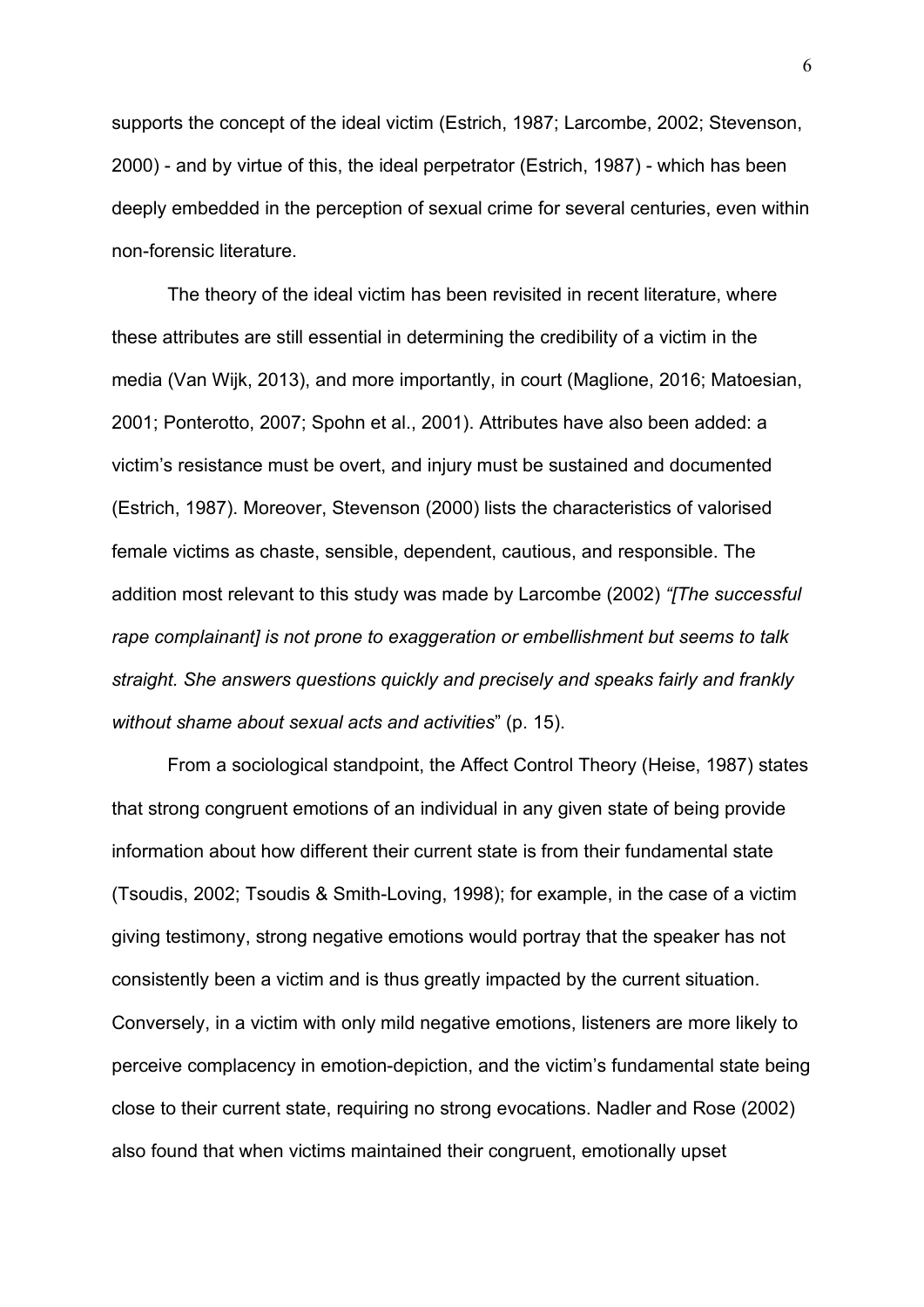behaviour from primary statements to the end of trial, the offender was more likely to be given a serious punishment as opposed to those who were upset and tearful at first, but calm and controlled later during the trial. Victim emotionality also strongly impacts legally admissible evidence. The United States law of evidence bars hearsay as admissible evidence with the exception (among others) of 'excited utterance'. An excited utterance is admissible assuming that it is impulsive, and beyond the agency and control of a speaker, hence a realistic evaluation of the situation as opposed to a calculated utterance with motive (Andrus, 2009; 2012).

Emotional cues, however, may or may not be intentional demonstrations (Leggitt & Gibbs, 2000). While emotionality can be imperative in studying deception detection due to this very quality (Adams, 1996; Bollingmo et al., 2008; Ekman, 1993; 1997), it may not be as constructive in cases where innocence is the primary assumption. Verbal communication is a more robust form of conveyance in that speakers intend for their listeners to perceive and recognise, and cause thought or action (Grice, 1957). Despite this, none of these studies have considered the impact of the language used by the victim.

# **1.2 Language in Forensic Settings**

Verbal cues of a victim are especially important where the basis of establishing the credibility of a victim-witness is weak; often without any additional witness or evidence besides the alleged suspect and victim themselves (Ask & Landstrom, 2010; Baldry & Winkle, 1998; Coates et al., 1994; Danet, 1980; Maier, 2014). Verbal cues help provide insight into a victim's state of mind during the incident, and the nature of acquaintance with their perpetrator (Coates et al., 1994) among other factors - both of which have been stated as indicators of the 'ideal victim' measures (Ehrlich, 2007). However, there are anomalies in analysing verbal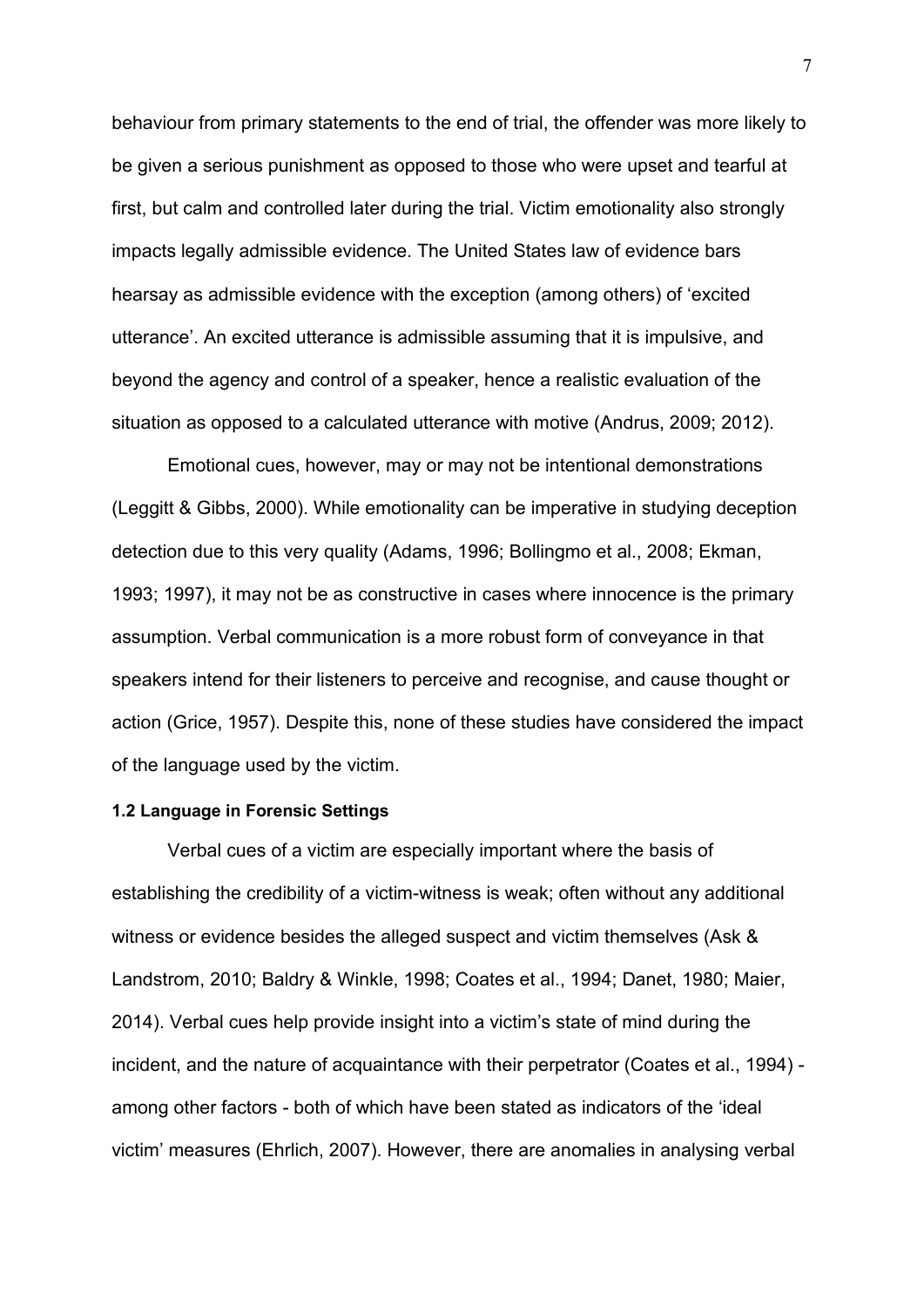behaviour in court. According to the Birmingham Model of Discourse Structure (Sinclair & Coulthard, 1975) a spontaneous conversation consists of a series of three-part exchanges: question, answer, and follow-up. For example:

Question: What time do we leave for the bus?

Answer: About 4 p.m. I think

Follow-up: Oh, okay.

This structure is usually followed, and is also characterised by hedging and overlapping. Courtroom dialogue, however, is "*highly structured, and lacks characteristics of spontaneous conversation*" (Ponterotto, 2007, p. 111) and thus occurs predominantly in two parts: questions and answers. The delivery of the follow-up is eliminated along with the freedom to hedge or overlap. Moreover, answers are often limited to *yes* or *no* alternatives, providing the victim with extremely limited discursive space (Larcombe, 2002; Young, 1998); also termed the 'discursive trap of rape trial protocol' (Ponterotto, 2007). This would imply that primary victim statements - having none of the discursive limitations of courtroom dialogue - become all the more important, giving the victim discursive freedom to describe their experience without the certainty of leading questions.

This study focuses on a specific feature of linguistic communication: figurative language. Figures of speech are commonly used in both, colloquial and formal language (Cano Mora, 2009; Kreuz & Roberts, 1995; Roberts & Kreuz, 1994), however, there is no research to our knowledge which examines their impact in the legal sphere. There is a large volume of literature on victim-impact statements, which are statements provided in court by friends and family of the victim, describing the impact of the crime on their daily lives (Bandes, 2017). These statements are rarely provided by the victim themselves and are yet touted as an empathic narrative with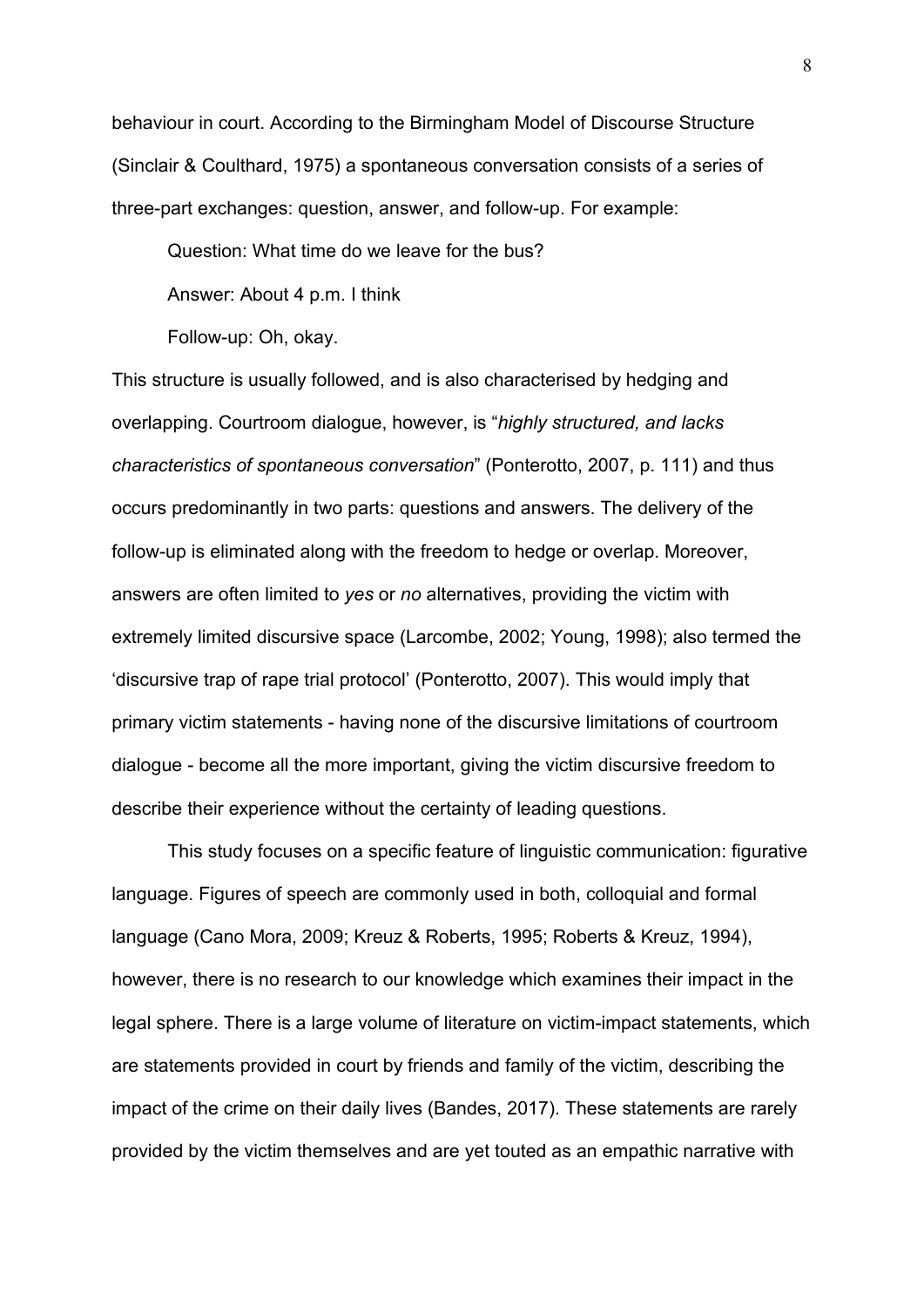the power to sway sentencing (Bandes, 2017; Hills & Thompson, 1999; Nadler & Rose, 2002). There is, however, almost no literature on primary victim statements (Maier, 2014). When the combination, nature, and intensity of words are given such strong relevance, it becomes crucially important to pick up on each type of speech and analyse the effect it might or might not have on those listening.

#### **1.3 Hyperbole and its place in Rhetoric and Psycholinguistics Literature**

Different types of figurative language have been assigned discourse goals, implying that they have a specific function in a certain scenario making them preferable over their literal, nonfigurative counterpart. Within psycholinguistics, eight prevalent types of figurative language exist. These are: hyperbole, idiom, indirect request, irony, understatement, metaphor, rhetorical question, and simile (Roberts & Kreuz, 1994). The hyperbole as a figure of speech (e.g., "I've been waiting *ages"*; "my bag weighs *a ton"*; "this room *is hotter than the sun"*; "that lecture *bored me to death"*) can be defined as an expression which "*exceeds the (credible) limits of fact in a given context*" (Claridge, 2010, p.5). It has also been defined as "*an expression that is more extreme than justified, given its ontological referent."* (Burgers et al., 2016, p.163). Most definitions emphasize the key elements of hyperbole with exaggeration (Carston & Wearing, 2015), overstatements (Colston & Keller, 1998), excess (Cano Mora, 2004; 2009) and extremes (Norrick, 2004). Taking numerous facets into account, Carston and Wearing (2015) describe hyperbole as "*a trope which involves deliberate and overt exaggeration (along a particular scale), it is flexible with regard to how it can be expressed (allowing for degrees of exaggeration) and it is capable of combining with a range of other tropes.*" (pp. 81). This will be the operational definition used for this study.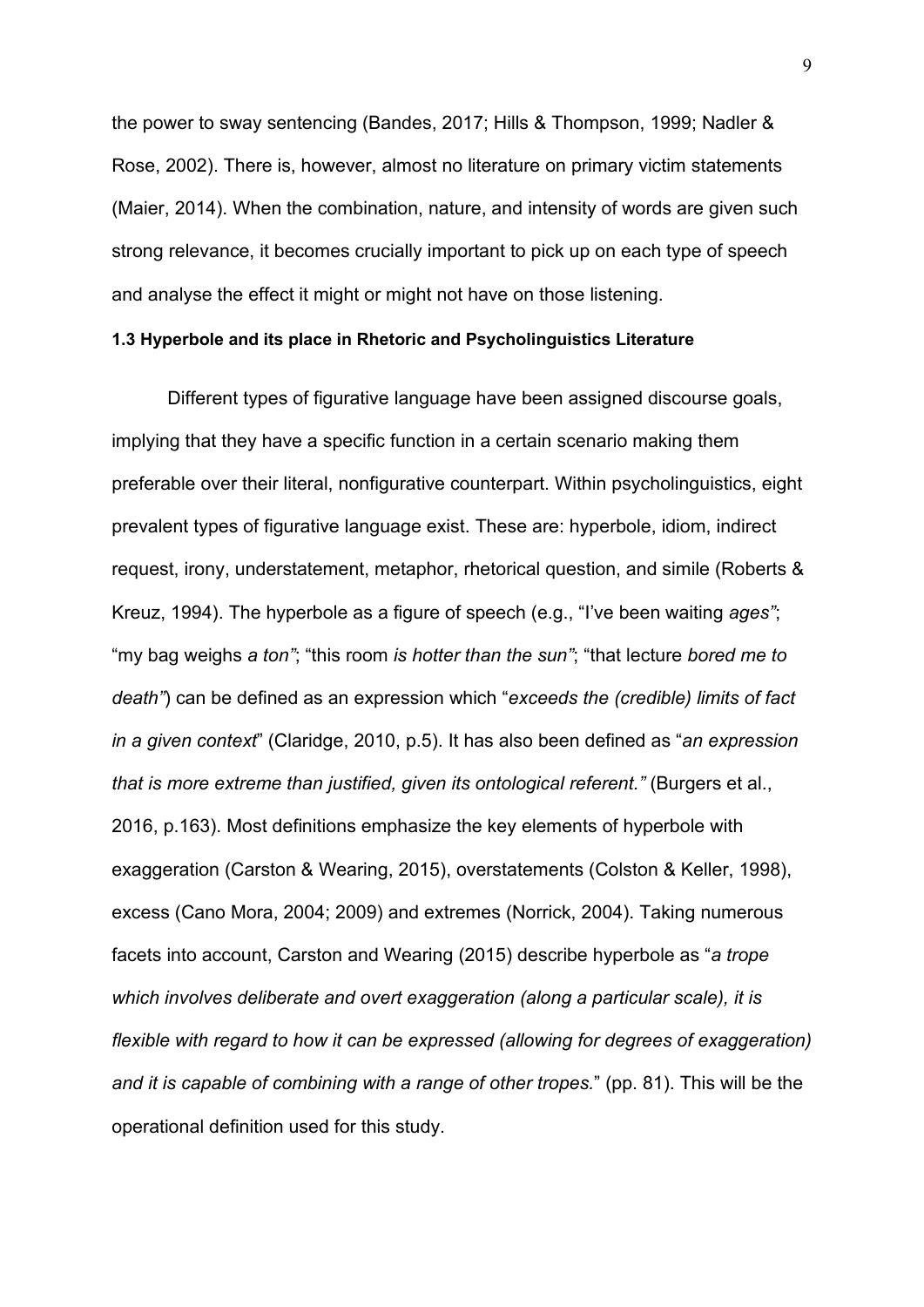Hyperbole has classically been studied within the field of rhetoric, and is associated with persuasive and powerful speech (Cano Mora, 2009; McCarthy & Carter, 2004). Literature on metaphor and irony provides useful insights into the functions and perceptions of hyperbole where the discourse goals are humour, clarification, or emphasis (Kreuz & Glucksberg, 1989; Kreuz & Roberts 1995; Roberts & Kreuz, 1994). Studies find that when used in the realm of evaluation, hyperbole is most commonly used in negative evaluations of situations, as opposed to positive (Anderson & Leaper, 1998; Cano Mora, 2009; Claridge, 2010). This refers to the high occurrence of hyperbole in describing situations involving chaos, pungency, evil, frightfulness, violence, destruction, sorrow, and loss of control as opposed to when describing perfection, magnificence, splendour, or beauty (Cano Mora, 2009). It is essential to note here the Pollyanna Hypothesis (Boucher & Osgood, 1969), which is the linguistic principle parallel to the Affect Control theory (Heise, 1987). The Pollyanna Hypothesis comments on the likelihood of humans to consider negative situations as more noteworthy, hence reported in a more descriptive way when compared to positive situations. To draw a parallel in simple words, negative situations are usually described with grander adjectives or phrases that specifically convey that they are not the norm. This creates necessity (as well as a rationalisation) for the very 'embellishment' that Larcombe (2002) warns the complainant against.

Out of the variety of characteristics of hyperbole essential for pragmatic studies, two emerge as fundamental. The first is seemingly overt in that it applies to most communication: hyperbole is incomplete without a listener paradigm (Carston & Wearing, 2015; Leggitt & Gibbs, 2000). This proves essential because the current study primarily tests how this listener perceives a hyperbolic victim. The second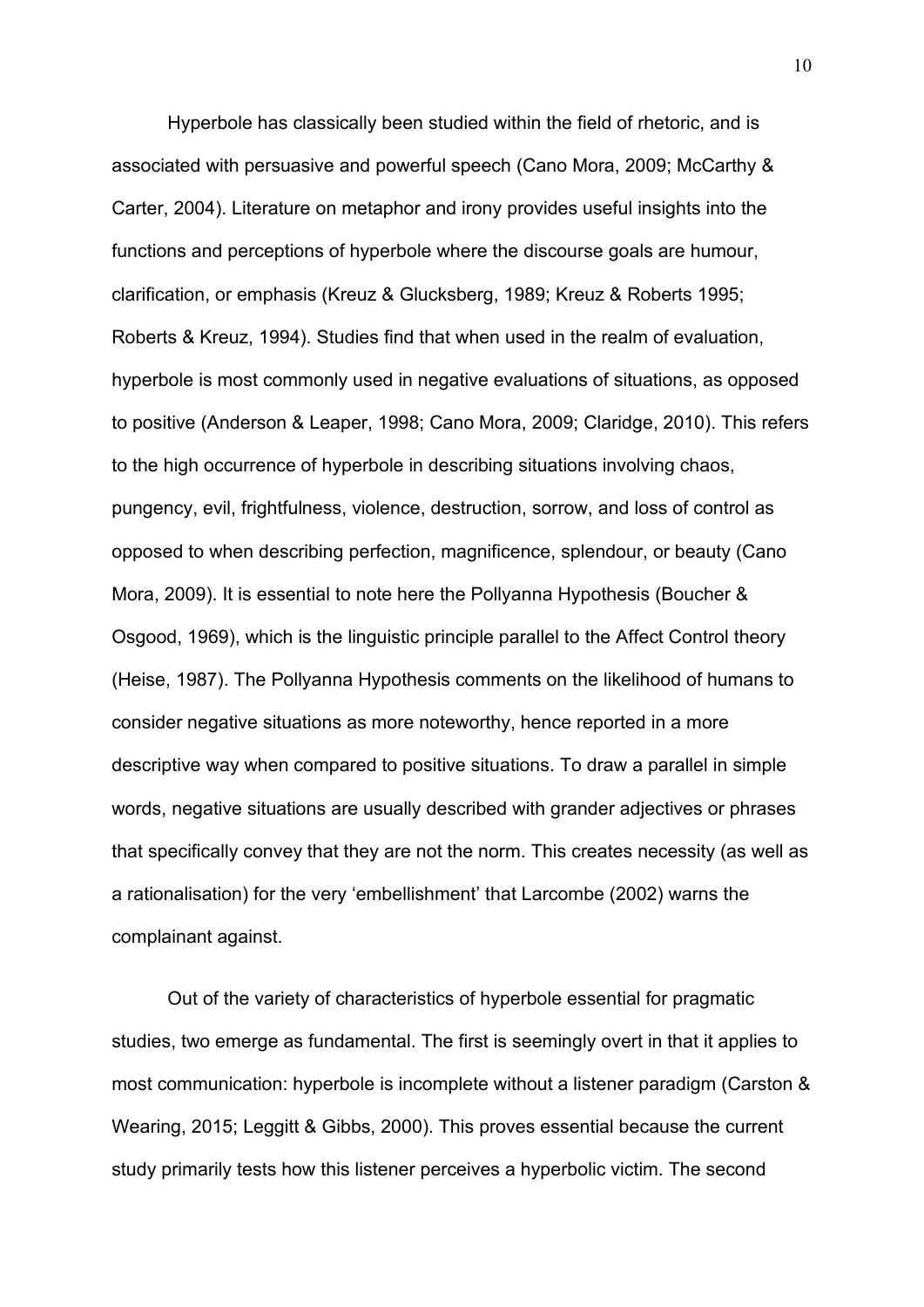suggesting that hyperbole is unidentifiable, unless in context (Burgers et al., 2016; Carter & McCarthy, 1997). This is essential because this study aims to investigate whether the affective context makes a hyperbole more, or less credible.

Kreuz and Roberts (1995) identify another fundamental characteristic of the hyperbole which they term 'nonveridicality' which is "a discrepancy in utterance and reality" (McCarthy & Carter, 2004). The implications of nonveridicality when studied from the angle of victim perception could be imperative in that the discrepancy could be taken as a lie along with several violations of the Gricean maxims. With the legal sphere recently making pathways for laws such as the victim-liability law, the subconscious perception of an exaggeration as a discrepancy or a lie by a deciding authority, could immediately mean a variance in verdict. In an environment where victims are generally perceived as undeniably innocent and correct, victim liability introduces the concept of building a defence based on victim wrongs (Bogoch, 2007; Ehrlich, 2001; Frohman, 1991) which is highly controversial – especially when dealing with sexual offences - but is also now being deemed decisive (Gruber, 2003).

A contradictory idea is that a hyperbole is exempt from being a lie by virtue of there being a common ground of pretence between a speaker and his or her listener/s, and is distinguished from a lie in its inherent nature of being overt and open to recognition (McCarthy & Carter, 2004). Nair (1985; see also: Nemesi, 2010) adds to Grice's maxims by pointing out that unlike a lie, hyperbole is viewed as socially acceptable and the two are hence, different. However, because the hyperbole is only legitimised in social interaction (Carston & wearing, 2015; Carter & McCarthy, 1997; Leggitt & Gibbs, 2000), and is not the sole function of a speaker, its perception as either deceptive or overt is incomplete without including the paradigm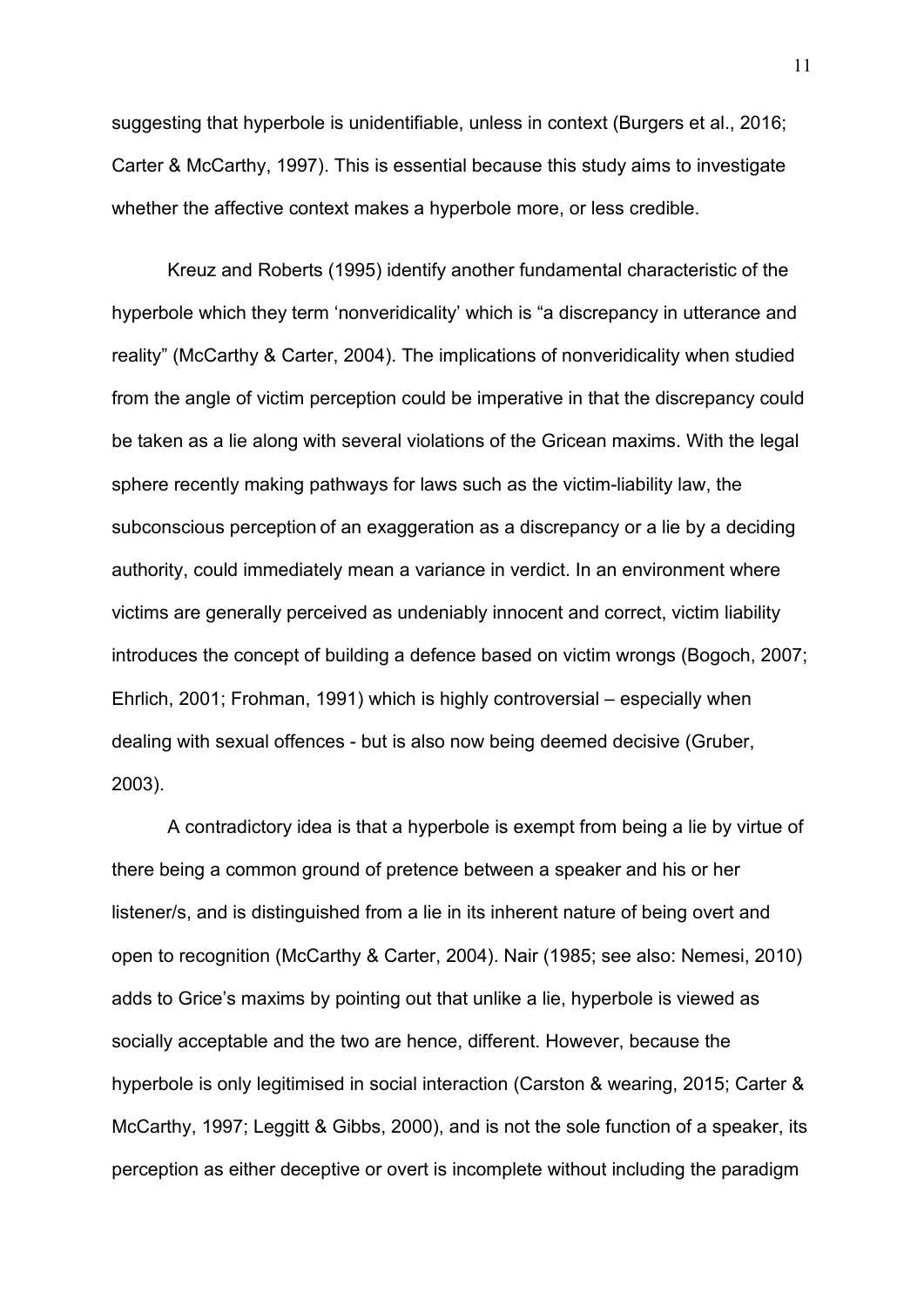of a listener. It is of interest to this study to holistically examine this interaction between the affective speaker and his or her listener.

Non-corpus-based literature overtly about the perception of hyperbole is largely absent (Cano Mora, 2004; Claridge, 2010). Hyperbole, however, has been studied in the psycholinguistics and rhetoric literature as an extension of irony and metaphor respectively; these insights might provide an indication of hyperbolic perception. Leggitt and Gibbs (2000) investigated the perception of, and reaction to, verbal irony. They recruited undergraduate students and provided them with 28 short stories presented as a short conversation between two individuals; each of which ended with one kind of ironic statement. The two that are relevant to this study were the ironic overstatement and the ironic understatement. At the end of each scenario, participants were asked to rate their current emotions on a 7-point scale with options ranging from 'merry, joyous' to 'disgusted'. Participants were further instructed to empathise with the person that the ironic statement was directed towards and base their emotional state on this personalisation. It was found that overstatements immediately evoked negative feelings and resentment towards the speaker due to their nature of magnifying problems that may not necessarily deserve magnification. Even though participants perceived the speaker's intention as non-threatening and positive, the feelings evoked due to this speaker's overstatement were quite the contrary. While an overstatement is only one type of hyperbole, Leggitt and Gibbs were successful in establishing the importance of the listener's perception in a social interaction involving figures of speech. This elicits serious consequence for an affective speaker whose listener is a legal authority.

An inference can thus be made that if the authoritative listener is inherently and already sympathetic to a victim's situation prior to a statement, the speaker will

12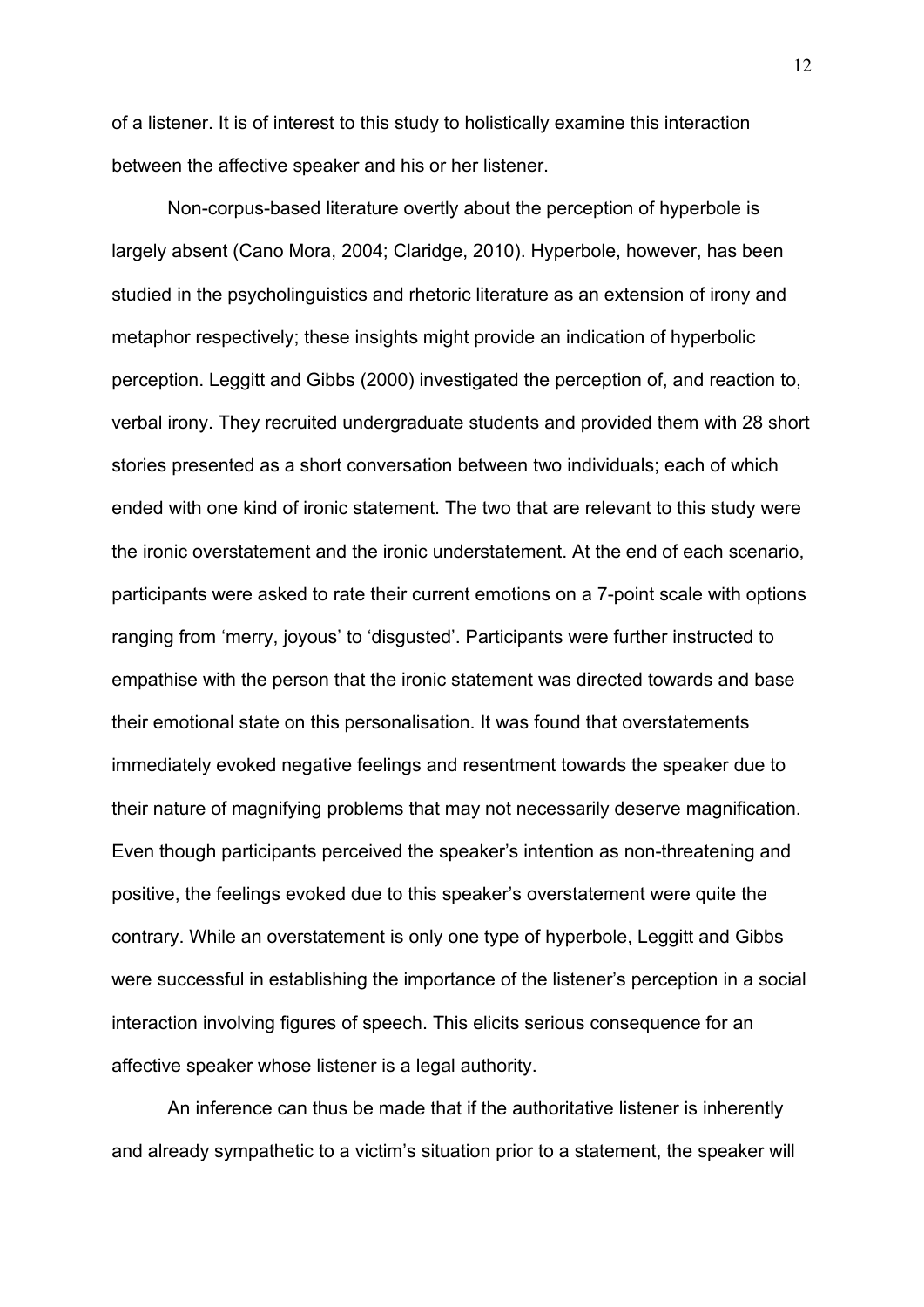be met with sympathy. However, should the listener not regard the victim's situation as distressing or even serious, a hyperbolic victim statement will evoke at least negative feelings, if not complete dismissal by a listener (Claridge, 2010). Literature within forensic psychology (Ask & Granhag, 2005; Baldry & Winkel, 1998; Bollingmo et al., 2008; Bollingmo et al., 2009; Kaufmann et al., 2003; Memon et al., 2003; Rose et al., 2006; Winkel & Koppelaar, 1991) stresses the benefits of being a consistent victim, nonetheless, the question remains whether the consistency in the hyperbole in a victim statement merely functions to subsequently evoke negative feelings. This study aims to apply the emotional congruency theories of Rose et al. (2006) to the forensic linguistics paradigm to investigate the role of hyperbole in victim statements, and more importantly, study its consequences.

# **1.4 Current study and predictions**

In the current study, two experiments are conducted using two different participant pools: a specialist population who have experience with, or knowledge of victim statements (Experiment 1) and participants from the general population who do not have any specialty in forensics or victim support, but would be eligible to serve on a jury (Experiment 2). Experiments 1 and 2 are otherwise identical. There will be 16 written scenarios which are presented as a conversation between an authority figure and a complainant. Each scenario contains a number of statements that are presented in either a hyperbolic or non-hyperbolic version. Participants will be asked to read these scenarios and after each scenario, answer four close-ended questions pertaining to four separate measures of perception - belief, sympathy, victim-impact, and likability, and an open-ended question, asking participants to provide reasoning for their choices.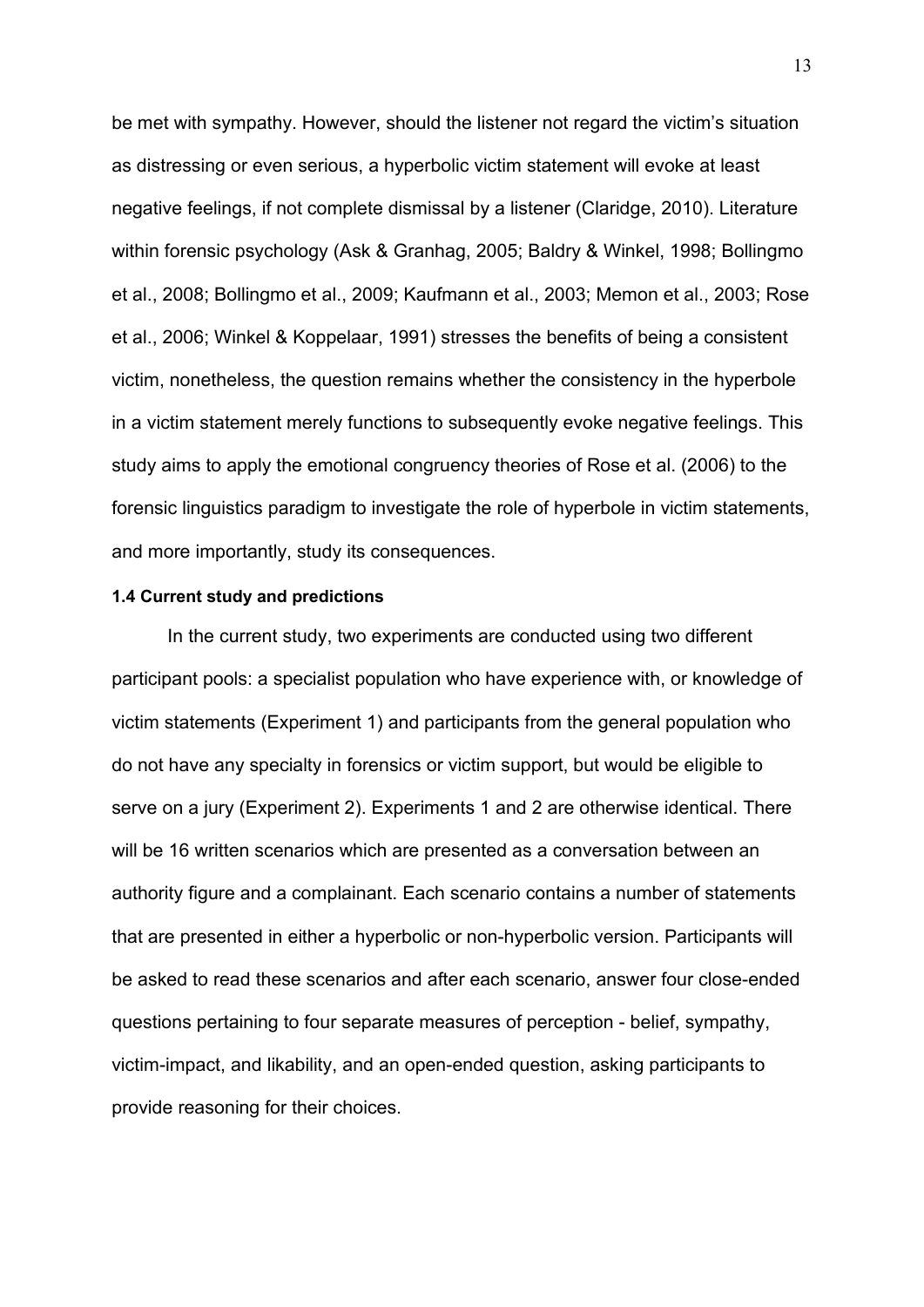A purely forensic perspective (Christie, 1986; Estrich, 1987; Larcombe, 2002; Matoesian, 2001; Rose et al., 2006) would suggest that hyperbole will make a victim seem more impacted and believable, hence increase the sympathy felt by participants towards the complainant. A linguistic perspective (Cano Mora, 2009; Claridge, 2010) would suggest that while hyperbole (in theory) functions to emphasise emotions, its perception is empirically negative when a listener is added to the equation. This in turn, should cause sympathy and believability to be reduced. Linguistic literature however, also dictates that hyperbole is unwelcome where undeserving situations are magnified (Leggitt & Gibbs, 2000; McCarthy & Carter, 2004). Quintilian (1921) goes so far as to *warn* speakers from being too affective or hyperbolic as exaggeration only deserves to be used when the magnitude of the situation goes beyond words; in such circumstances he claims, that hyperbole will be more effective than literal language (Nemesi, 2010). While 'undeserving' situations may be plenty in number in normal conversation (talking about how hot a room is, or how long you had to wait for someone), it might be safe to assume sexual crime as a 'deserving' situation. It would be interesting to empirically examine the effects of hyperbole on a deserving narrative with both fields taken into consideration.

# **2. Method**

## **2.1 Participants**

**2.1.1 Experiment 1**. There were 32 participants (*11 male, 21 female, mean age 35.75*). All participants were from one of three categories: social workers currently working or volunteering within organisations that provide victim aid (*N = 13*), law enforcement officers (*N = 6*), and students of forensic psychology/forensic mental health/forensic science (*N = 13*). These participants were targeted since they tend to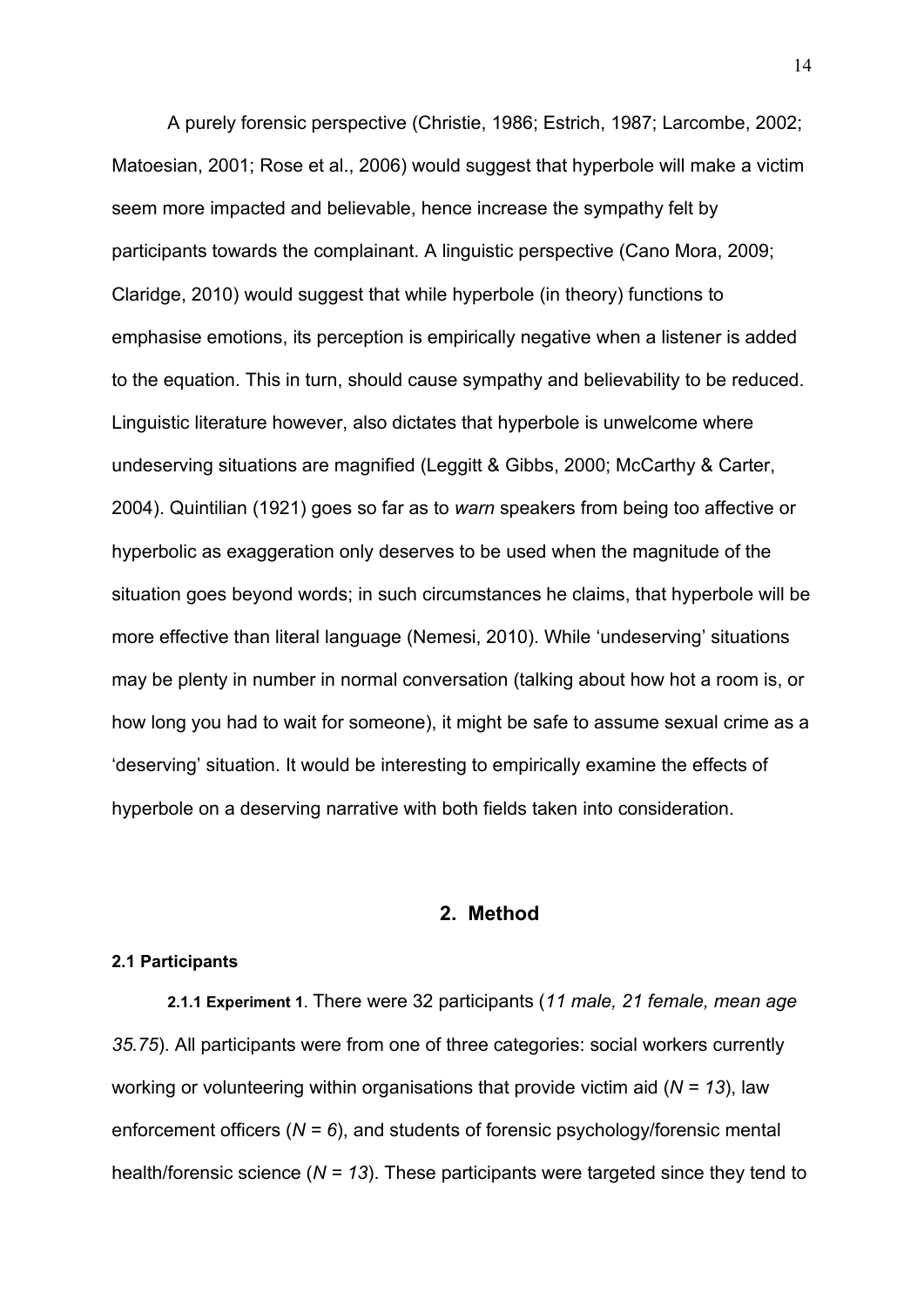be (or are in training to be) the primary judges of victim credibility, and are most likely to be approached by a victim wishing to report an assault or provide a statement. Professional participants were recruited through emails to the point of contact in each organisation, the vast majority of which were charities operating to offer support to victims of sexual crime. Student participants were recruited through emails to their university account either directly from the researcher, or the module convenor. Participants were entered in a prize draw to win one of two £20 Amazon vouchers.

**2.1.2. Experiment 2:** There were 32 participants (*12 male, 19 female, 1 preferred not to say, mean age 40.75)*. All participants were from the general public, were native English speakers, over the age of 18, and eligible for jury duty. Participants in this group were recruited through social media postings on Facebook, and through survey-participation websites such as SurveyCircle and SurveyTandem. Participants from this group were also entered into a prize draw for £20 Amazon vouchers. This group was targeted to provide a contrast (if any) in results from the professionals.

# **2.2 Materials and design**

Participants in both experiments were presented with 16 written scenarios. Each scenario depicted a fabricated conversation between an alleged victim of a sexual crime, and a criminal justice authority (such as a law enforcement officer or a lawyer) and occurred in a legally relevant setting (such as a police station or a courtroom). The statements were 250-300 words long, and described a victim's experience with either rape, sexual assault, or sexual harassment. Each statement contained phrases which were either hyperbolic (e.g. "*I used to think I was the luckiest boy in the world*"), or non-hyperbolic (e.g. "*I used to think I was a very lucky boy*") in nature. An example scenario is presented (hyperbolic and control phrases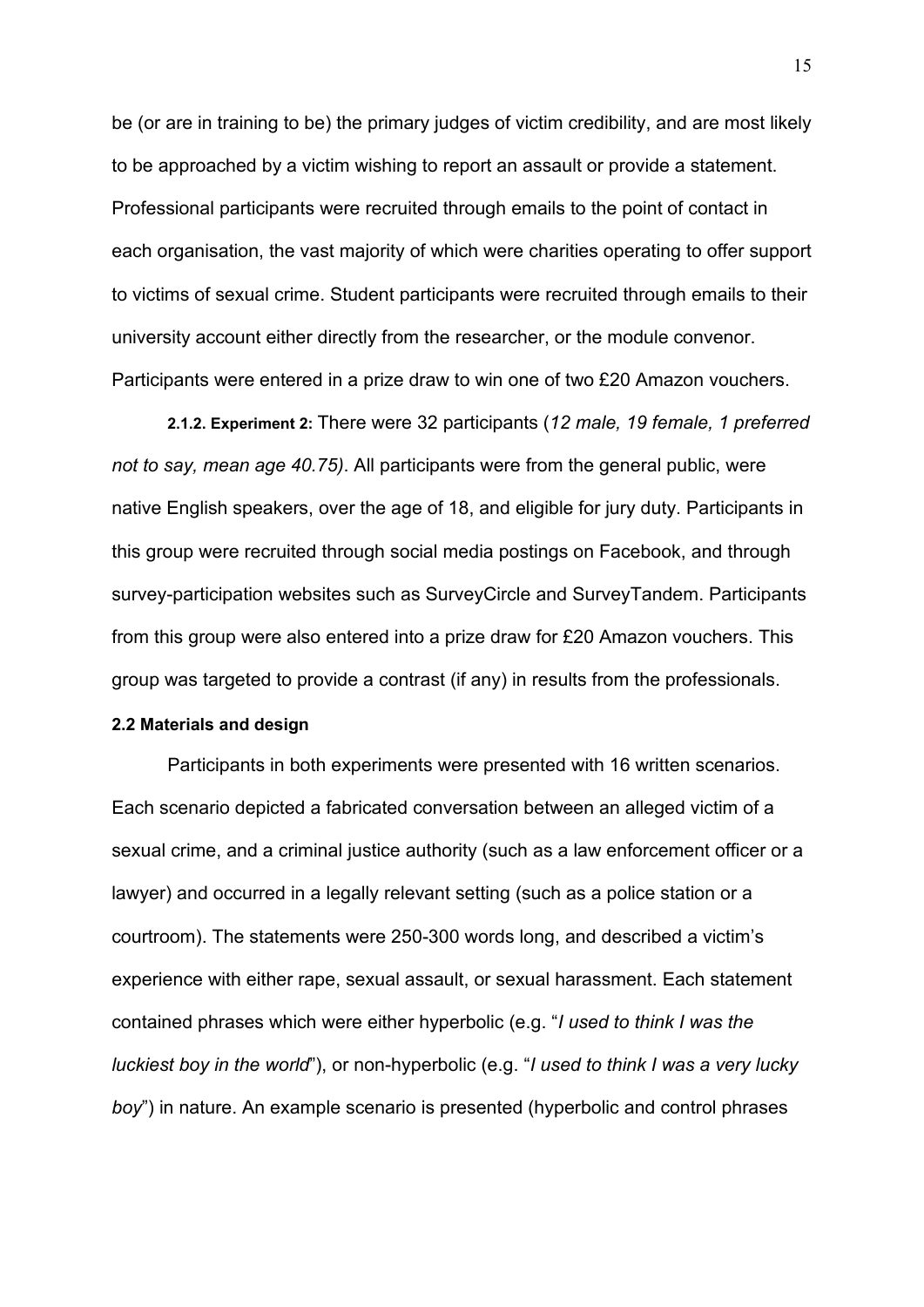are in bold; the first phrase was viewed in the hyperbolic condition, the second in the control):

*Complainant B is a 19 year old female alleging sexual assault. The following is an extract from a hypothetical conversation between the complainant and a police authority. Please read this carefully, and then answer the questions that follow.* Complainant B: "Can I report an assault?"

Police Officer: "Please begin by telling us what happened and where." Complainant B: "I'm a student. I was walking back home from the university and I lost my presence of mind **for just a second/for a bit**. I decided to take the shortcut through a car park on my way. It was 8:23pm, I thought I'd be okay but I didn't…didn't know it only took **no time**/**a little time** for my world to end. I had a bag, so I think I hit him, but it came **faster than I could blink/very quickly**. Like, he was behind me, put an arm around my neck, and began to choke me. He then put his fingers down my skirt, then tights…I could feel myself **disintegrating in his hands/giving up**, and then tried to take them off, but he couldn't. At some moment in that **eternity/time**, I think he had his…uh, his…bloody **monster fingers/fingers** inside me. I can't be sure. Blue backpack, black jeans. He then ran away. **I don't know anything. I don't know anything, literally nothing**/**I don't know enough. I can't remember enough, really.** I'm not even being helpful, am I? **I make zero sense/I don't make much sense**. Does this make sense?"

After reading each scenario, participants answered seven questions. The first four questions were on a five-point yes/no scale ranging -2 (No) to 2 (Yes). These questions addressed believability (*Do you believe the complainant?)*, sympathy *(Do*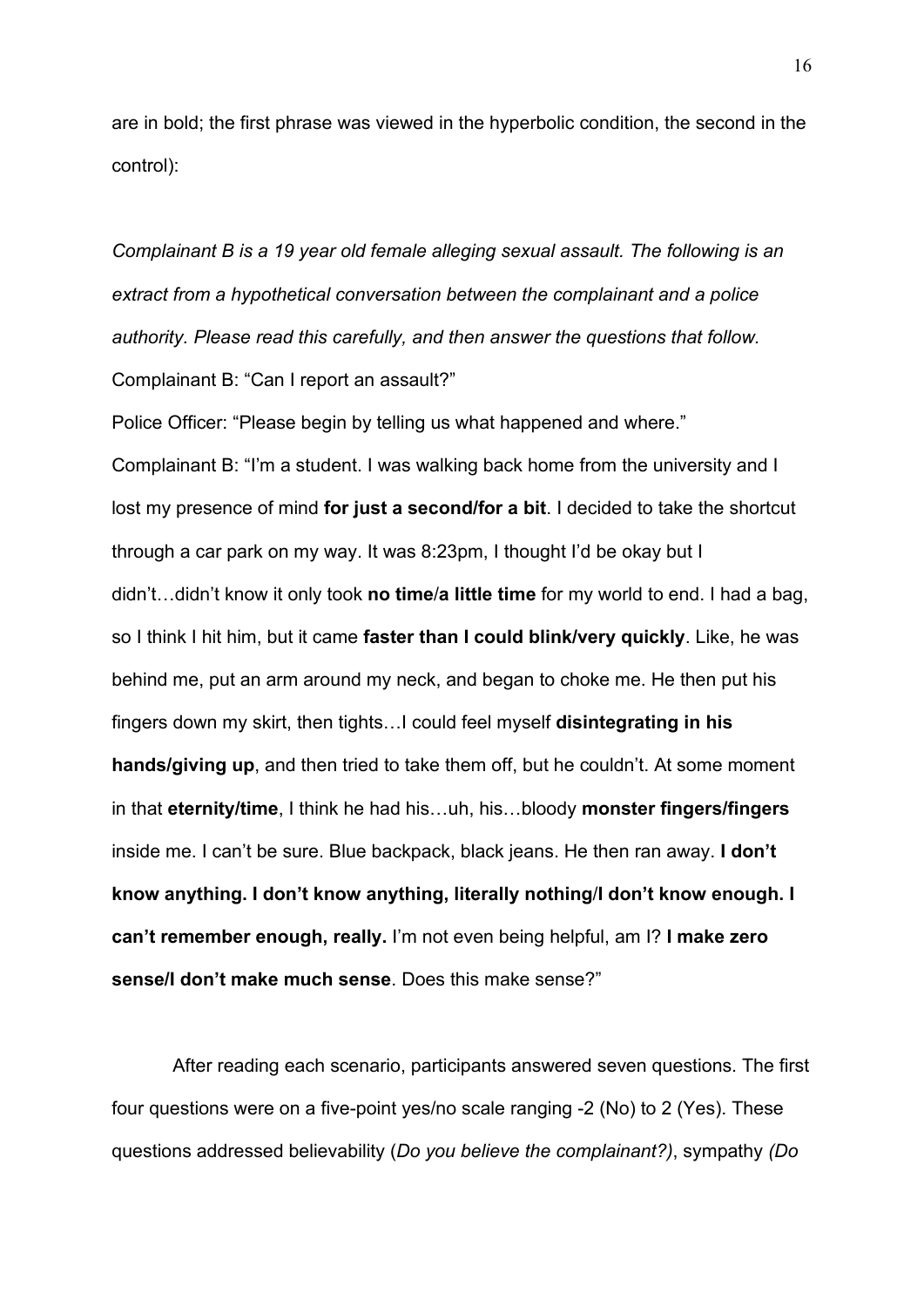*you sympathise with the complainant?)*, impact (*Do you believe that the complainant has been impacted by the crime against them?)* and likability *(Do you like the complainant?)*. The quantitative questions were followed by a single open-ended question asking participants to justify their answers in the previous question of belief (*What made you believe/disbelieve the complainant?*).

The study was a within-subjects design and participants saw eight scenarios containing hyperbole and eight without. Specifically, scenarios were counterbalanced across two different versions of the questionnaire such that participants saw 16 scenarios in total, however only saw each scenario in either its hyperbolic version, or its non-hyperbolic version.

**2.2.1 Linguistic Considerations**. There were seven to nine hyperbolic (or control) phrases per scenario; each scenario had a mix of single word hyperboles (e.g., *everything, nothing, literally, endless*), phrasal hyperbole (e.g., *faster than I could blink*) and clausal hyperbole (such as repetition of phrases and/or pre-modifiers for certain words). Across all scenarios, hyperbole from each of the above subcategories, along with varieties from all three domains of hyperbole were employed; the three domains being: realistic hyperbole, possible but improbable hyperbole, and impossible hyperbole (Colston & Keller, 1998). Phrases were controlled for length across hyperbolic (*M = 24*) and non-hyperbolic conditions (*M = 22.7*) with regards to number of words *t*(30) =.460; p = .649. It is important to note that control phrases were not always literal. They contained no hyperbole, however, no restriction was made with regards to other types of figurative language.

**2.2.2 Forensic Considerations.** The nature, speech, and reactions within victim statements were all written to be in accordance with normative victim demeanour expectancy. That is, males were presented as more aggressive and resentful, used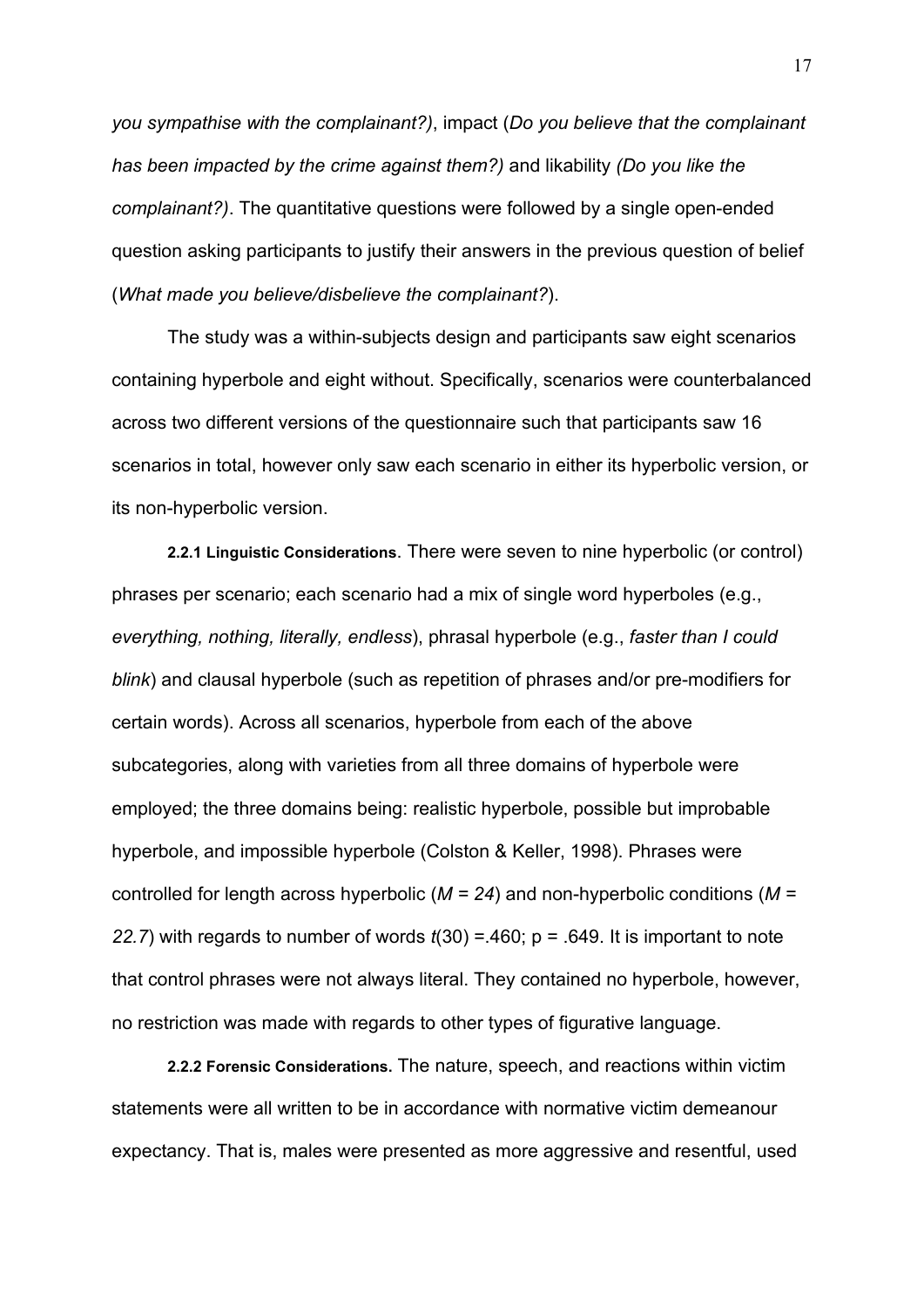stronger language, and provided more linear narratives. Females in turn were inclined towards shame, remorse, and self-blame, and provided less linear but more emotional narratives (Bollingmo et al., 2009; Kaufmann et al., 2003; Rose et al., 2006). The only principle of normative victim demeanour expectancy not followed was that of compliance; regardless of sex, victims were equally compliant or posed strong resistance.

The scenarios also balanced nature of familiarity between the victim and the perpetrator (equal number of known vs. unknown assailants), sex of the victims (equal number of male vs. female victims), along with the nature of sexual crime (equal number of incidents with sexual harassment vs. sexual assault). Sexual assault scenarios were further divided into penetrative assault (rape) and nonpenetrative assault, which were also equally balanced.

# **2.3 Procedure**

Participants were informed that they were taking part in an online survey investigating the credibility of victim testimony. They were invited using a link. They completed the survey using Qualtrics, online from their own devices. Upon clicking the link, participants were presented with an information sheet detailing the purpose, nature, and contents of the study. They signed a consent form agreeing to participate in the study along with a GDPR statement which they must also consent to, in order to progress. They then filled in demographic details: age-range and gender for both Experiments 1 and 2, with an added section for occupation in Experiment 1. Their email addresses were recorded on the next page, however, this was optional and collected only to contact the winner of the prize draw after which any identifying information was deleted. They were then presented with the questionnaire where they read 16 scenarios which were each followed by seven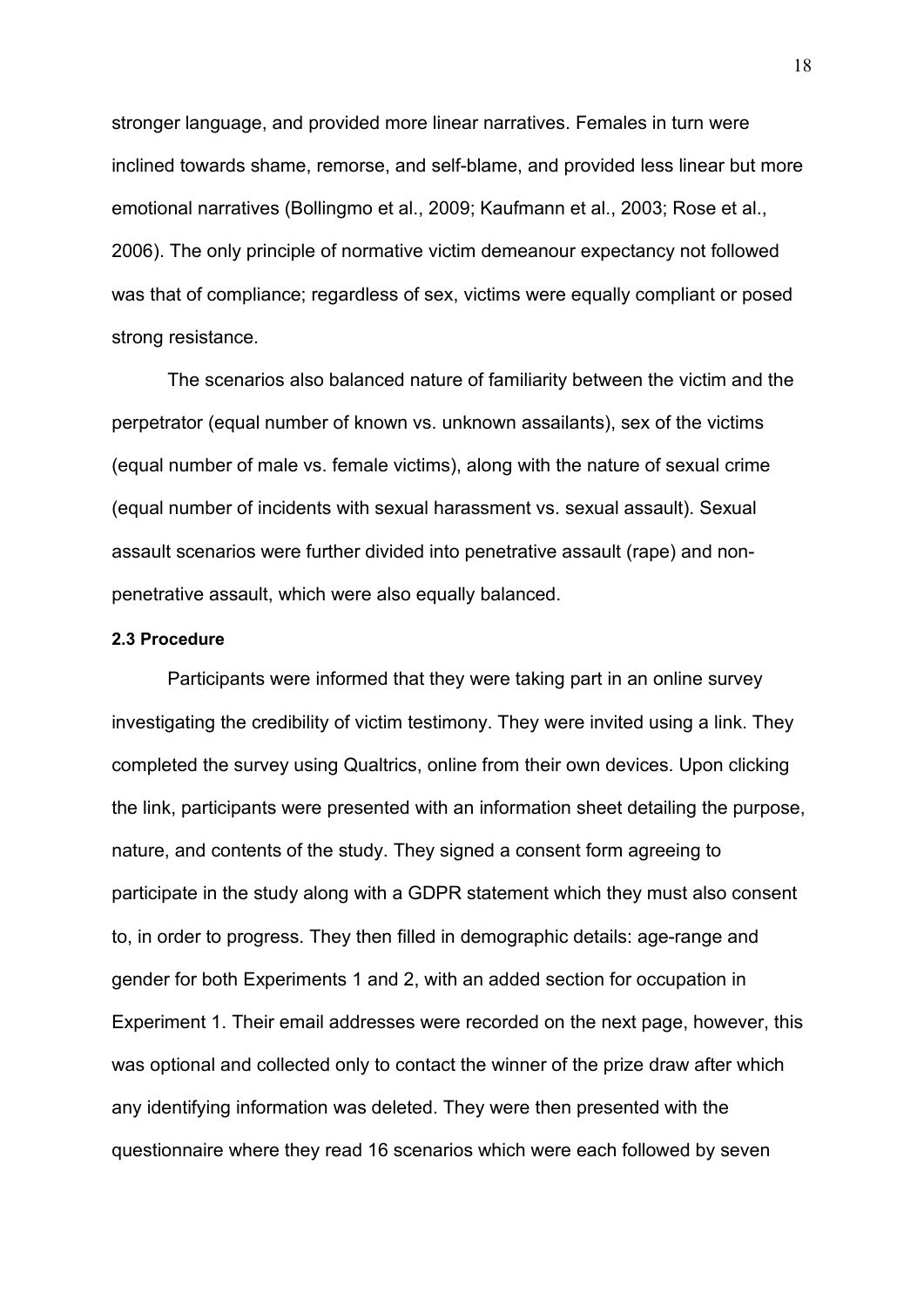questions. This procedure was repeated 16 times until they had read eight hyperbolic and eight non-hyperbolic scenarios (presented in a random order), and answered questions after each.

To alleviate any emotional distress, following the 16 scenarios, participants engaged in questions requiring them to select their preferences of cute animals. At the end of the survey, they were presented with a participant debrief form. The debrief gave further information about the rationale of the study, informing participants about the hypothesised link between hyperbole and victim perception.

# **3. Results**

Paired-samples *t*-tests were performed by calculating mean values from data that was averaged across both participants (*t*1) and scenarios (*t*2) (in order to take both subject and item variation into account) to explore the effect of condition (hyperbole/no hyperbole) on each of the four counts of credible perception - belief, sympathy, victim-impact, and likability. Cohen's *d* was calculated as a measure of effect size.

# **3.1 Experiment 1**

**3.1.1 Belief.** Participants were asked to rate whether they believed the complainant's statement on a scale of -2 (No) to 2 (Yes). There was a significant difference in the means of scores calculated by participant  $t1(31) = 3.5$ ,  $d = 1.0$ ,  $p =$ .001 and by scenario *t2*(15) = 5.8, *d* = 1.4, *p* < .001. This suggests that victim statements were significantly more believable when they were non-hyperbolic, than when hyperbole was used (see Figure 1).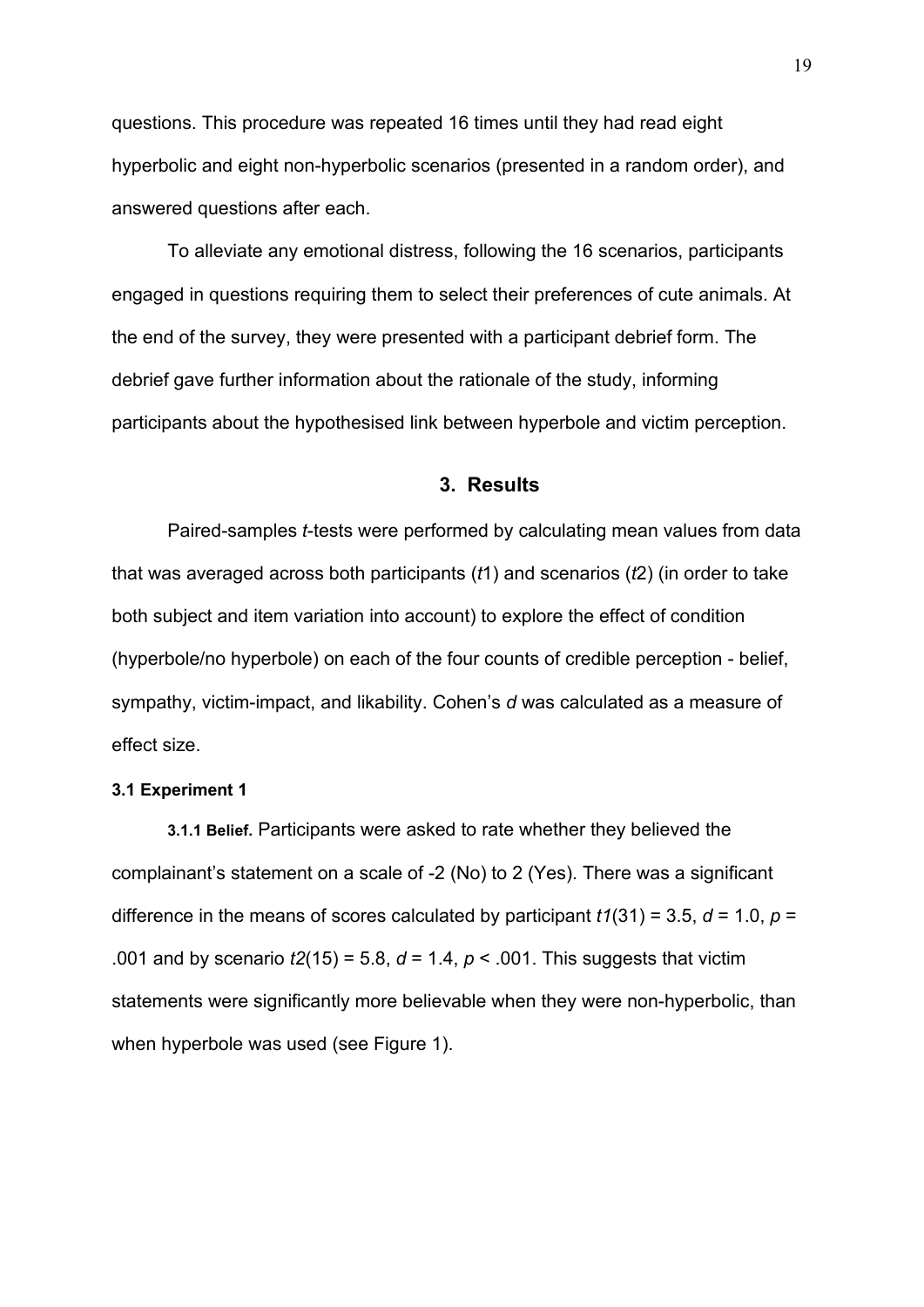



**3.1.2 Sympathy.** Participants were asked to rate whether they sympathised with the complainant based on the victim-statement on a scale of -2 (No) to 2 (Yes). There was a significant difference in the means of scores calculated by participant *t1*(31) = 3.6, *d* = .9, *p* = .001 and by scenario *t*2(15) = 3.8, *d* = 1.0, *p* = .002. This suggests that victim statements were significantly more sympathised with when they were non-hyperbolic than when hyperbole was used (see Figure 2).





**3.1.3 Victim-impact.** Participants were asked to rate whether they believed the complainant was impacted by the crime based on the victim-statement on a scale of -2 (No) to 2 (Yes). There was a significant difference in the means of scores calculated by participant  $t1(31) = 2.7$ ,  $d = .6$ ,  $p = .01$  and by scenario  $t2(15) = 3.4$ ,  $d =$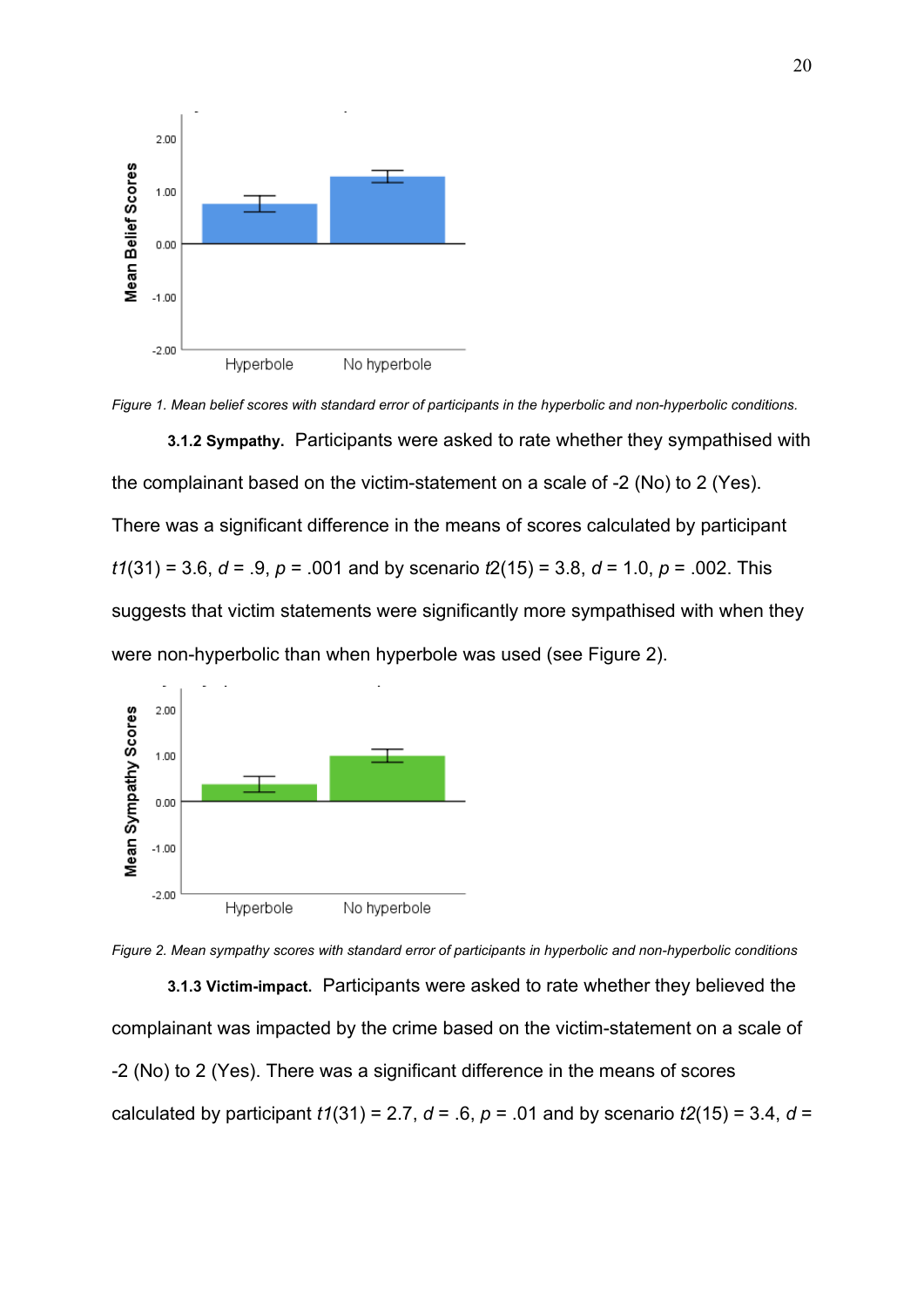$.7, p = .004$ . This suggests that victims seemed significantly more impacted when statements were non-hyperbolic, than when hyperbole was used (see Figure 3).



*Figure 3. Mean victim-impact scores with standard error of participants in hyperbolic and non-hyperbolic conditions*

**3.1.4 Likability.** Participants were asked to rate whether they liked the complainant based on the victim-statement on a scale of -2 (No) to 2 (Yes). There was a significant difference in scores calculated by participant *t1*(31) = 3.4, *d* = .9, *p* = .002 and by scenario *t2*(15) = 4.4, *d* = 1.3, *p* = .001. This suggests that the complainants were significantly more likeable when their statements were nonhyperbolic, than when hyperbole was used (see Figure 4).



*Figure 4. Mean likability scores with standard error of participants in hyperbolic and non-hyperbolic conditions*

Results from the qualitative question revealed participants' motives behind believing or disbelieving the statements that they read. The following statements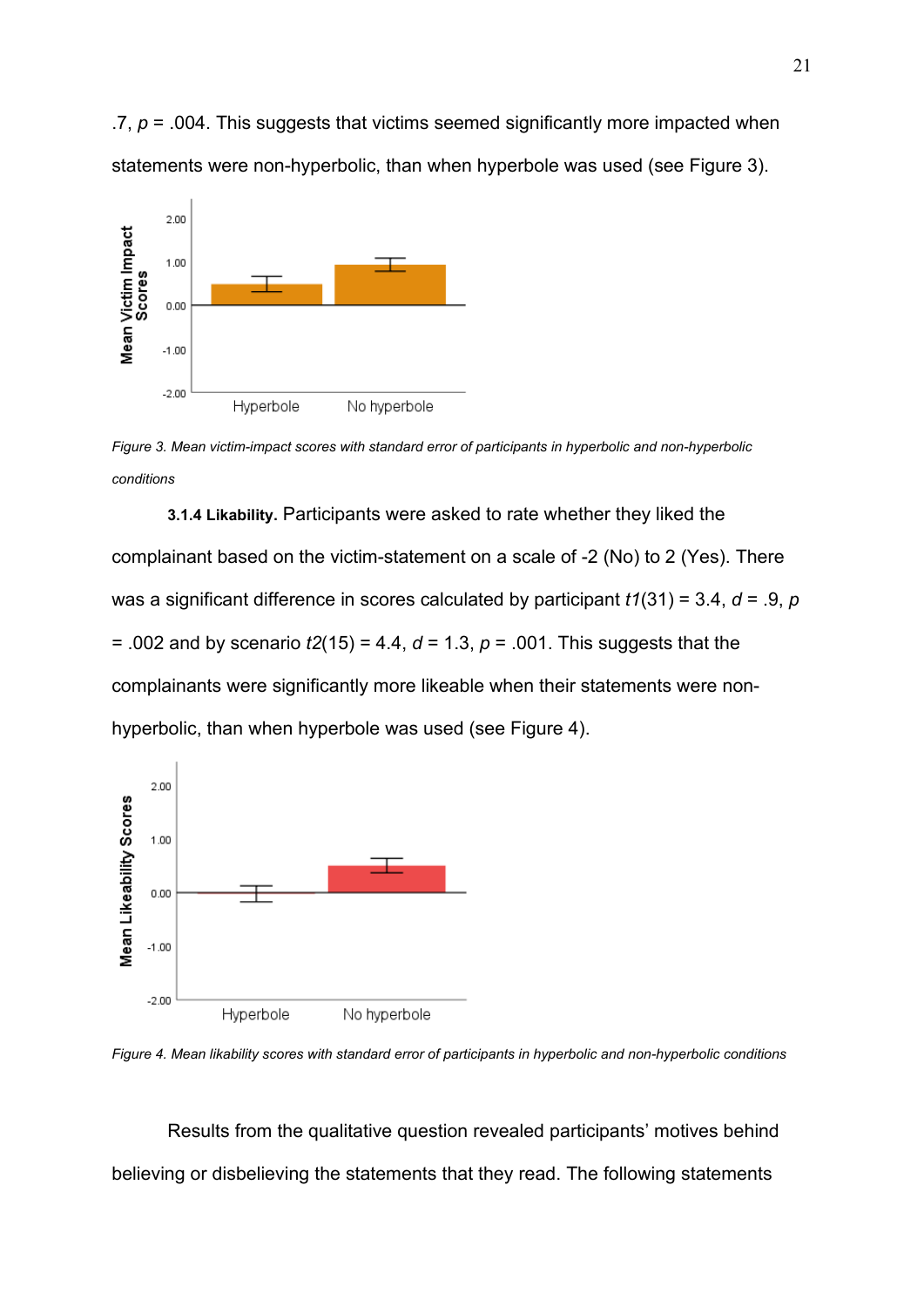made by participants are provided to illustrate the direction of the quantitative findings. They are segregated into hyperbolic and non-hyperbolic, based on the condition that the participant viewed the specific scenario in.

*Hyperbolic condition. "There is something very verbose and poetic about the*  way the complainant recalls the events. I wouldn't base a sentence on it. But it *doesn't seem like the complainant is recalling from a state of distress, rather it seems rehearsed; which due to how heinous the nature of the crime in question is, doesn't seem necessary."*

*"He seems disturbed, but he's extremely rude! If it happened that long ago, he should've learnt some composure by now, seems like it happened yesterday." "Sounds somewhat dramatic, but the jumbled sentences could be explained as a result of perceived shock."*

*"You can see the emotional impact of the incident on her mind. Quite apologetic also shows she possibly blames herself."*

*"I feel they have exaggerated. It may have been going on for 3 years but how strongly they feel about it i feel that it's only been a fleeting comment"*

*Non-hyperbolic condition.* "*The emotional language used and the defensive language to being not believed, made me believe the complainant*" *"I cannot imagine someone lying about something like this, and it makes sense that if he has been experiencing abuse since early on that he might have thought that was normal to some extent. However the way he gave his statements is a little sketchy, which makes me thing [think] he may be exaggerating."*

*"The level of detail originally given before an obvious uncomfortability [discomfort] about having to go into more detail made me believe the complainant."*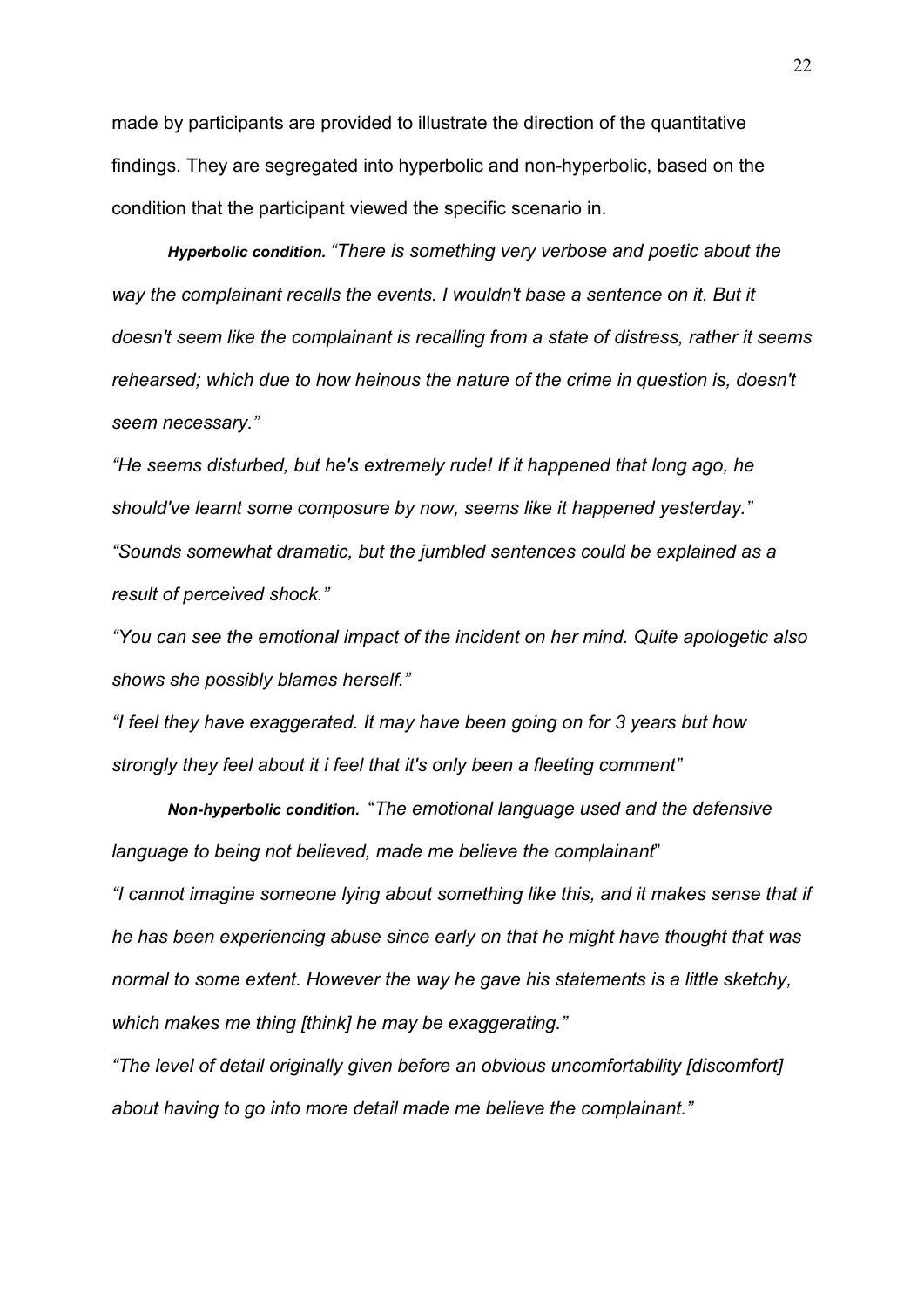*"There was a lot of ambiguity and she seems unsure about everything that happened which made me believe her less. Also it is a strange incident that I have not heard of happening before which also made it less believable for me"*

# **3.2 Experiment 2**

The analysis procedure was identical to that used in Experiment 1.

**3.2.1 Belief.** The main effect of believability was significant in the analysis by participants, *t1*(31) = 2.2, *d* = .8, *p* = .03, but not by scenarios, *t2*(15) = 1.4, *p* = .2. This suggests that contrary to Experiment 1, there is some evidence that complainants were more believed when their statements were hyperbolic than when no hyperbole was used (see Figure 5).



*Figure 5. Mean belief scores of participants in the hyperbolic and non-hyperbolic conditions.*

**3.2.2 Victim Impact.** There was a significant difference between hyperbolic and non-hyperbolic conditions *t1*(31) = 2.6, *d* = .2, *p* = .01, *t2*(15) = 2.2, *d* = .2, *p* = .04. This suggests that contrary to Experiment 1, complainants were thought to be significantly more impacted when their statements were hyperbolic than when no hyperbole was used (see Figure 6).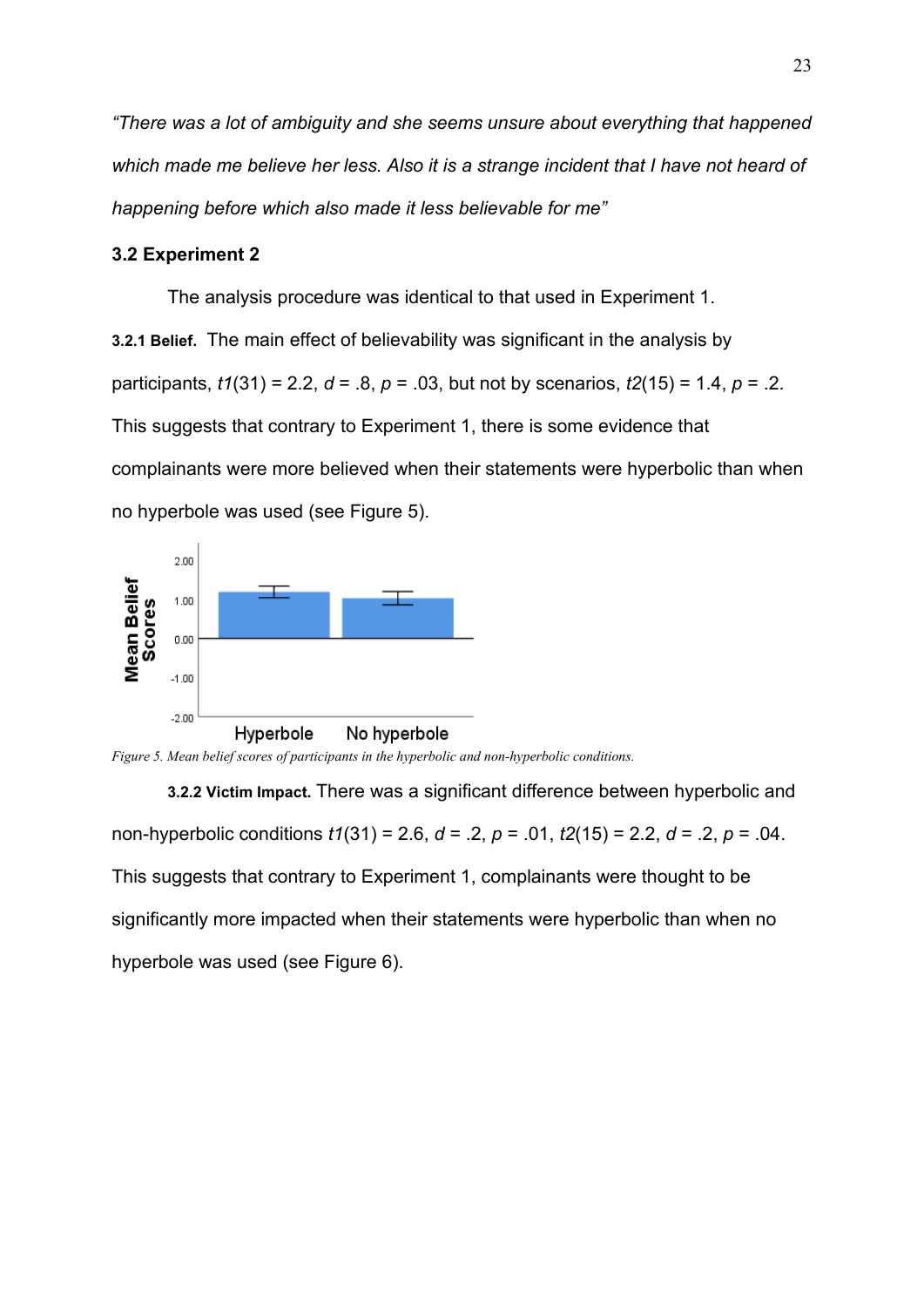

*Figure 6. Mean victim-impact scores and standard errors of participants in hyperbolic and non-hyperbolic conditions*

**3.2.3 Sympathy.** No significant differences were found between hyperbolic (*Mean = 1.1, SE = .1*) and non-hyperbolic (*Mean = 1.0, SE = .1*) conditions; either when calculated by participant *t1(31) = 1.2, p = .2* or by scenario *t2(15) = .9, p = .4.*

**3.2.4 Likeability.** No significant differences were found between hyperbolic (*Mean = .4, SE = .1*) and non-hyperbolic (*Mean = .4, SE = .1*) conditions; either when calculated by participant *t1(31) = 1.2, p = .2* or by scenario *t2(15) = .2, p = .9*.

Results from the qualitative question revealed participants' motives behind believing or disbelieving the statements that they read. The following statements made by participants are provided to illustrate the direction of quantitative findings. They are segregated into hyperbolic and non-hyperbolic, based on the condition that the participant viewed the specific scenario in.

*Hyperbolic condition. "I don't believe due to the descriptive nature of the language used i.e. lost my presence of mind I was broken in spirit"*

*"The uncontrolled outbursts at the end made it especially believable"*

*"Believe, statement reads of frustration in the tone, accused's character not fitting with actions. She has made it more believable by pointing out contrasting factors, rather than all one sided There is a lack of specificity for detail about actual events, apart from the quote, but the comment 'its got to stop' suggests reaching a breaking*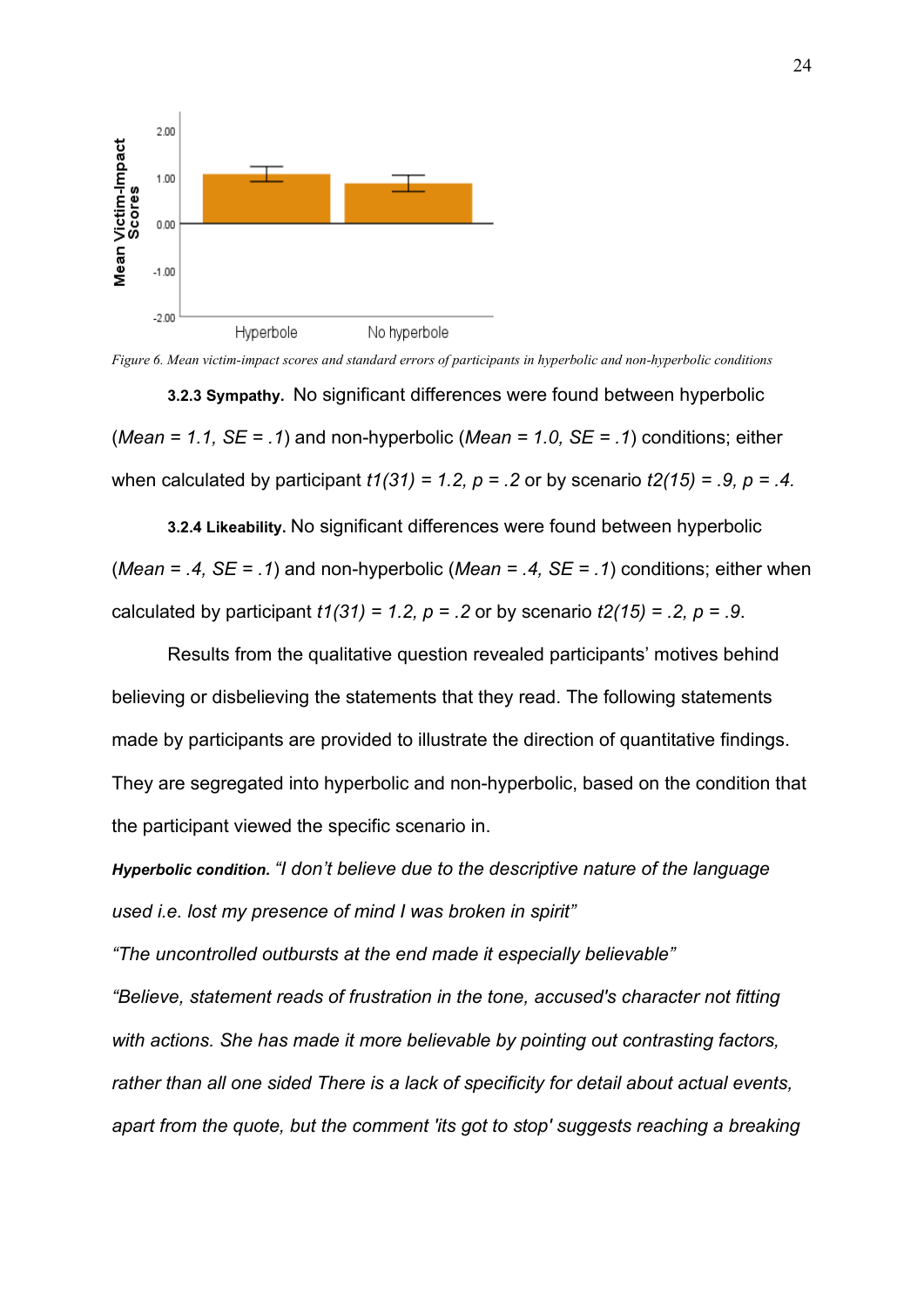*point. The last part seems emotionally charged, which suggests its of the cuff and therefore more likely factual."*

*"the statement sounds quite dramatic and emotive, in a way making it less believable"*

*"Victim seemed quite emotionally invested, not really any reason to make this complaint if it wasn't true"*

*"He seems very aware that what's been done to him was wrong. That almost makes it more believable. Hes also not changing his manner of speech. It seems natural."*

*Non-hyperbolic condition. "Her bravery and honest account really shines through in this section. Especially after the defence's disrespectful replies"*

*"Believe. Saying she feels she might have deserved this, questioning her actions contributed, her choice of words suggests rather low self esteem, which fits with a delayed reporting. Link that with the fact she asked "can i report a rape" as if the answer might be "no". Blaming herself for not taking advice from friends fits the same characterisation. Theres consistency to wording for being a victim, almost apologetic for reporting. That consistency of tone doesnt ring of someone making strong accusations based on a lie."*

*"He steps through that explanation using a reasonable tone, with consistency. His statements build the story in steps and dont contradict. Nothing he says seems out of place or counter to the central tenet of being placed in an bad situation, and feeling out of place. "I'm scared", "I was struggling" stand out as being victim statements, not bold or forceful, it fits the claim of being taken advantage of by a power differential and abused. He was looking to those in a more superior position than him to say "cut", thus consistently describing he was deferential and vulnerable."*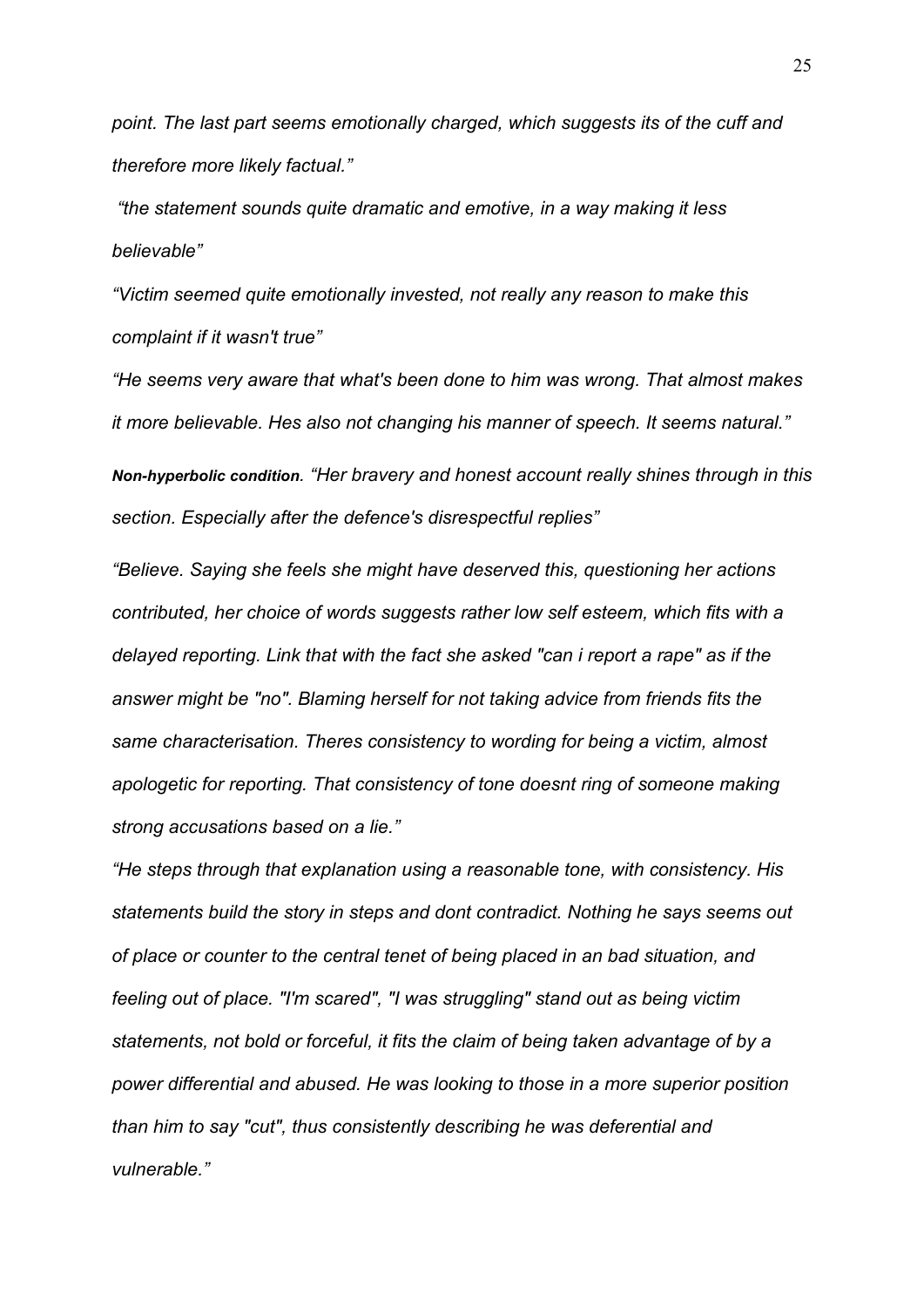*"She indicates a lot of self-destructive tendencies, seems to live on survival instinct from moment to moment, that nature might be indicative of lying. But she is not trying to hide aspects of her character which you think might negatively impact accepting the validity. By being open and potentially honest about what she says she has done in the past, adds credibility to believing the rest of the statement. She talks like she's tough, but admits she cried for days. By providing a direct and balanced account of her experience, it suggests she is speaking truthfully."*

*"Very vague, didn't seem very affected by the alleged crime and didn't seem very emotional"*

#### **4. Discussion**

The aim of the current study was to investigate the impact of hyperbole on the perception of victim testimonies. There were a number of key findings. In Experiment 1, hyperbole in victim statements had an overall negative effect on all four tested measures of victim perception: belief, sympathy, victim-impact as well as likability. In contrast, in Experiment 2, hyperbole had a positive effect on two out of the four tested measures: belief and victim impact. It had no impact on the measures of sympathy and likability.

# **4.1 Comparisons with evidence from rhetoric literature and psycholinguistics**

These findings are consistent with the linguistics literature on a number of levels. First and foremost, they support the primary claim that figurative language is incomplete without a listener paradigm (Cano Mora, 2004; 2009; Carter & McCarthy, 1997; Leggitt & Gibbs, 2000; McCarthy & Carter, 2004). This consequently evokes the question of how a listener perceives figurative language, which leads to consistency with Leggitt and Gibbs' (2000) second claim, of hyperbole evoking negative feelings. As in Leggitt and Gibbs' experiment, Experiment 1 reported here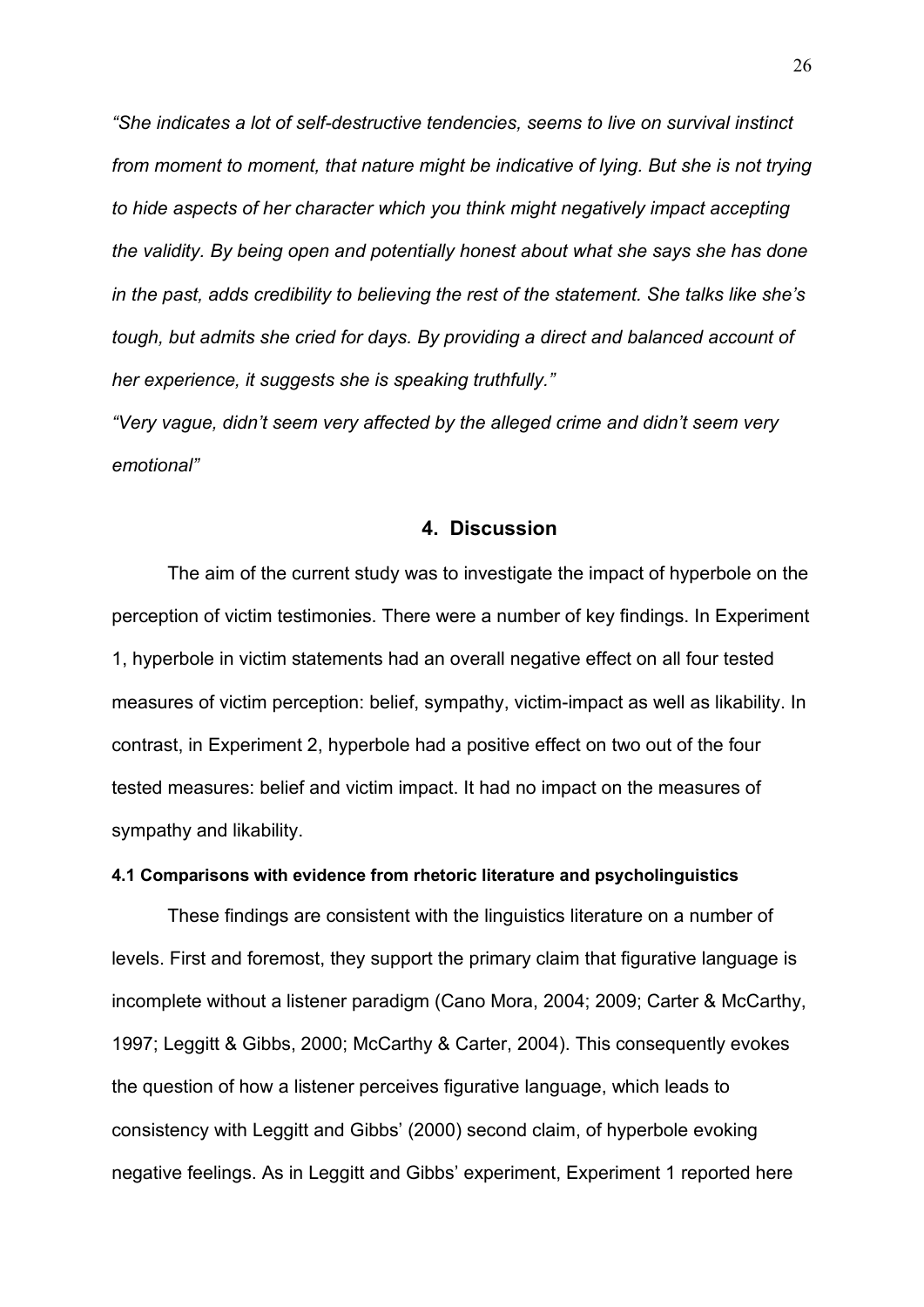also had participants perceive the victims' intentions as positive and non-threatening - participants' answers to qualitative questions repeatedly revealed comments that implied that the victim's situation and victim status deserved sympathy. Thus, the complainants' language elicited evocations of sympathy from participants in general, however, the use of hyperbole nevertheless evoked less positive ratings from participants.

There are two essential differences between the method used by Leggitt and Gibbs (2000), and the one used in this study. First, the former instructed participants to assume the position of the primary listener (i.e., assume the statements were directed towards the participant themselves) whereas in the current study, participants remained secondary listeners. Second, Leggit and Gibbs (2000) did not treat hyperbole as a separate trope. The reactions they observed were to the ironic understatement and ironic overstatement as opposed to the absence of deliberate irony in this study. Despite this major difference, the results found by both remain the same. Specifically, it can be inferred that the negativity evoked by a hyperbolic statement permeates the primary listener, and evokes negative feelings even in a secondary listener whom the statement was not directed towards. Further, the negativity of the hyperbole does not solely arise from the tropes that it co-occurs with; it has a negative effect of its own.

In Experiment 2, however, hyperbole performed more in line with its rhetoric expectations. Analysis of the findings from Experiment 2 indicates that the nonspecialist group of participants, though not directed to assume the position of the primary listener, may have done so, and accepted the hyperbole as a necessary tool to convey the complainant's affect. One participant went so far as to describe their own story of sexual assault: *"Believe her cause it is not easy coming forth, and even*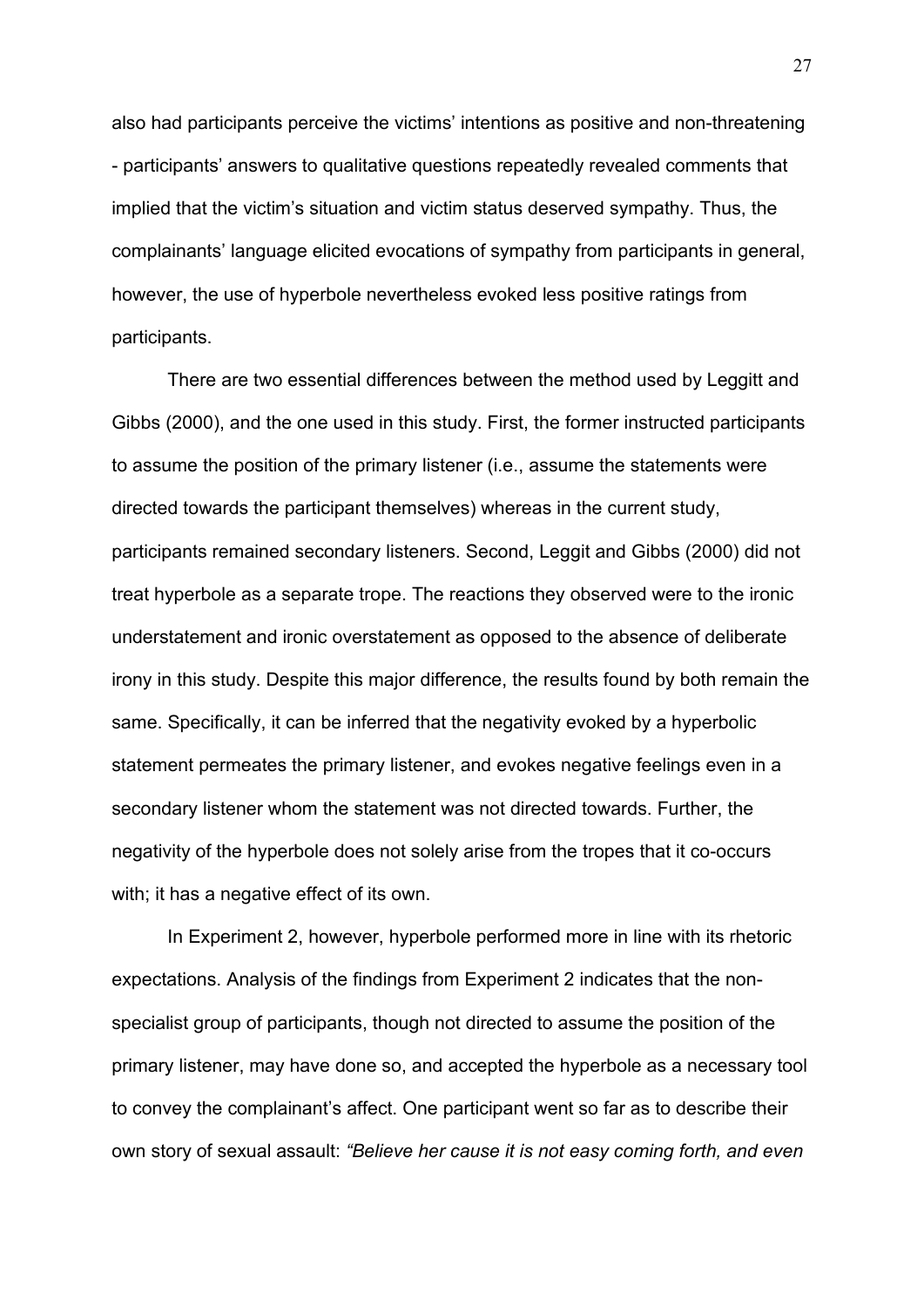*if he knew it was wrong then, sometimes people don't listen or take you seriously, I was not took seriously in 1992, they kept trying to connect it to a second attack in which the man was stopped and I tried to tell them what put me in that condition to begin with".* The positive impact of hyperbole on the measures of belief and victimimpact suggests that non-specialist participants had a higher emotional involvement towards both, the crime and the statement from the complainant.

The interpretation of these results forces a comparison between the perception of hyperbole and that of other types of figurative language. Research data on the function of sarcasm, for example, demonstrate that in certain situations, it is perceived as humorous and less insulting than a literal criticism, whereas in others, as being incredibly harsh (see e.g., Bowes & Katz, 2011; Boylan & Katz, 2013; Filik et al., 2016; Kreuz & Glucksberg, 1989; Kreuz & Roberts 1995; Leggitt & Gibbs, 2000; McCarthy & Carter, 2004; Pickering, Thompson, & Filik, 2018; Roberts & Kreuz, 1994). Roberts and Kreuz (1994) note that information about the type of figurative language to use in a specific situation is provided metacognitively to a speaker; this means that the speaker who uses figurative language perceives its function by gaining information from language itself. However, considering the interactive nature of figurative language, it is impossible to determine whether the listener perceives this function in a manner identical to that of the speaker. For example, in a scenario where a complainant uses hyperbole with the intent to emphasise trauma and pain, one specialist participant observed the hyperbole coming across as sarcasm *("I believe him, but some of his speech just sounds sarcastic.").* In another scenario, specialist participants perceived the complainant to be "*dramatic*" and "*entitled*" in the hyperbolic condition as opposed to genuinely impacted. Hyperbole, as discussed previously, has three main discourse functions: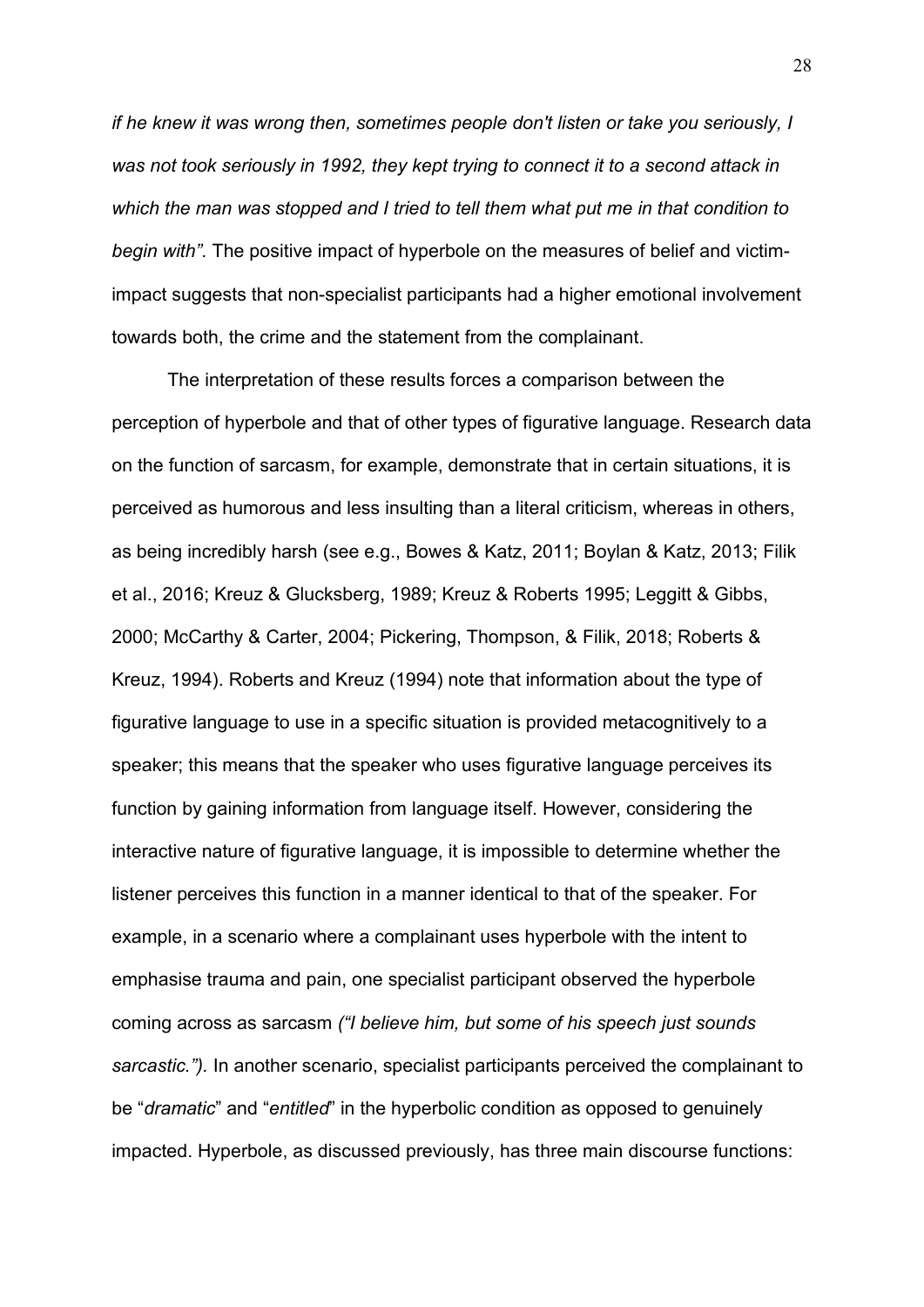impact, emphasis and finally, humour. It is clear from the qualitative statements that the participants who are the listeners, often assume a different function than the one intended by the speaker. In certain scenarios, the hyperbole functions to convey the intended connotation of impact: "*He seems very dramatic, but also extremely shocked...and he explains his emotions and it's understandable why he would be shocked";* however in other scenarios, it is perceived as either sarcastic, doctored and rehearsed, or entirely fabricated: *"[…] But it doesn't seem like the complainant is recalling from a state of distress, rather it seems rehearsed; which due to how heinous the nature of the crime in question is, doesn't seem necessary."*

In Experiment 2 however, non-specialist participants have not only been successful in identifying the exaggerations, but they have also been able to assign a discourse goal identical to that of their speaker:

"*Worded like, 'world to end', 'broken in spirit', makes it seem a bit overdramatised. However, still being in after shock of the incident could impact the retelling."*

This primary difference between the perceptions of specialist and nonspecialist participants can be explained if we look at the scenarios while making considerations for professional differences. To a large extent, the law exclusively allows for a binary narrative; be it dichotomous answers expected of victimwitnesses (Bogoch, 2007; Ponterotto, 2007) or fractal recursivity (Andrus, 2009; 2011; 2012). Andrus (2012) expressly speaks of the binary nature of the excited utterance-exception to the US law of evidence on hearsay. Paramount to this exception is the state in which it was uttered; an excited utterance must be uttered in a state of distress, in a situation 'worthy' of causing excitement or nervousness. The excited utterance is admissible assuming it unequivocally true by virtue of impulsivity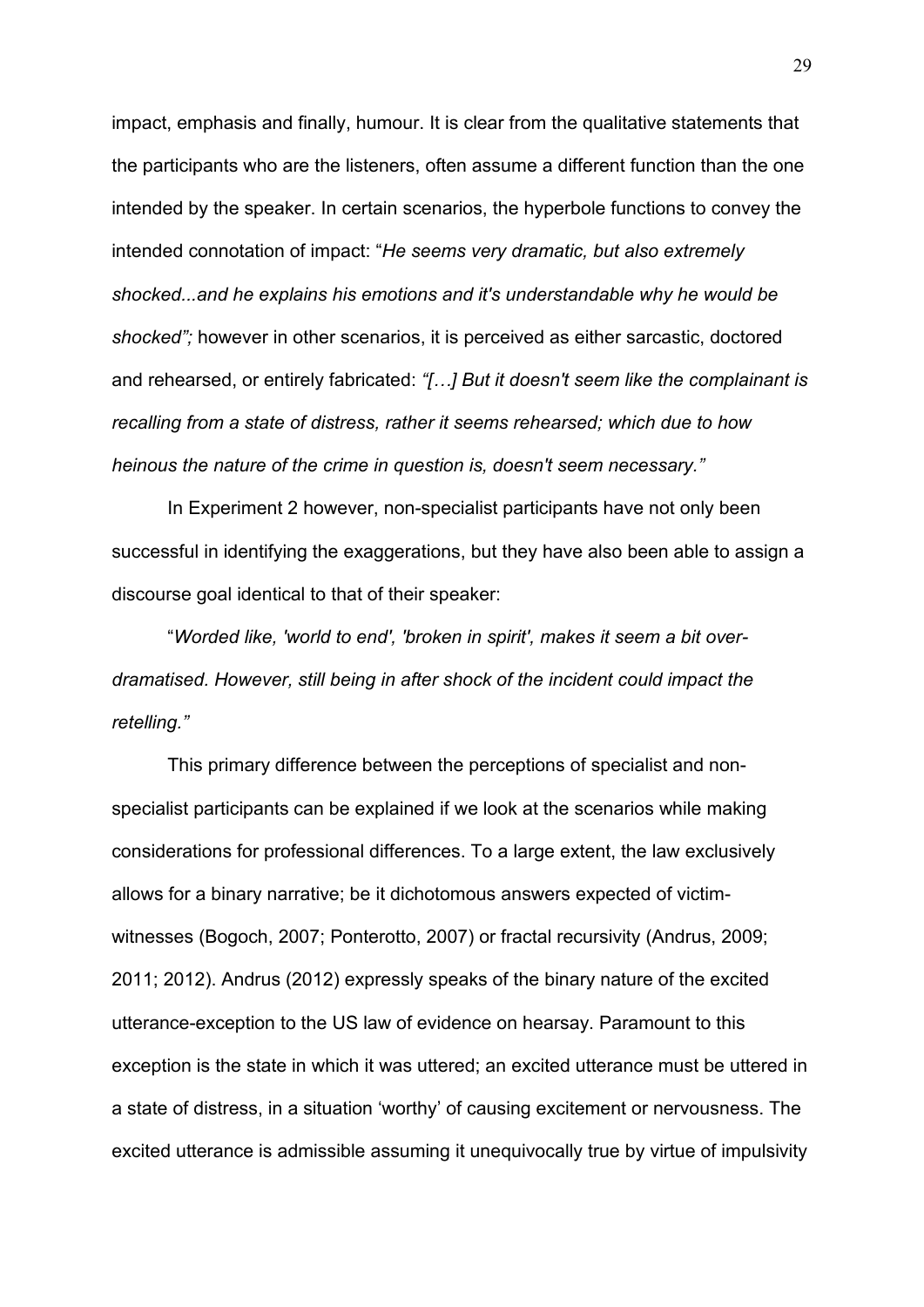and a lack of agency on part of the speaker (Andrus, 2009); by default, rendering other reflectives—that may arise following further thought—false, or at least untrustworthy. Considering the legal gravity allotted to impulsive emotions and utterances, it seems plausible that hyperbolic or affective language when used in scenarios where complainants do not immediately speak in the aftermath, may seem unnecessary, or even manipulative to specialist participants.

Moreover, while the specialist participants may view these scenarios as a product of their workplace, non-specialist participants may view it as a one-to-one conversation with an affective individual who simply has chosen to convey their emotion (Claridge, 2010; Gibbs, 1994; Pollio & Barlow, 1975). This can be viewed in two different manners: either non-specialist participants tend to perceive more effectively the fine nuances of emotion as opposed to the specialists, or, nonspecialists are quicker prey to affect and emotion and would lack the expertise required to weed out deception—when required—compared to specialist participants. This may seem like an obvious observation but it is also an important one; while specialist participants are more likely to fulfil tasks such as providing mental health help to victims and providing testimonies in court, it is the nonspecialist participants who constitute a jury that decides the fate of a perpetrator at trial.

#### **4.2 Comparisons with evidence from forensic psychology**

Rose et al. (2006; see also Kaufmann et al., 2003) found similar results while conducting experiments to test how a victim's emotions were perceived by observers. They found that although victims were expected to behave in a certain way, there was no certainty on what made an emotional response acceptable or normal. Strong displays of emotion were beneficial but it was found that this rule was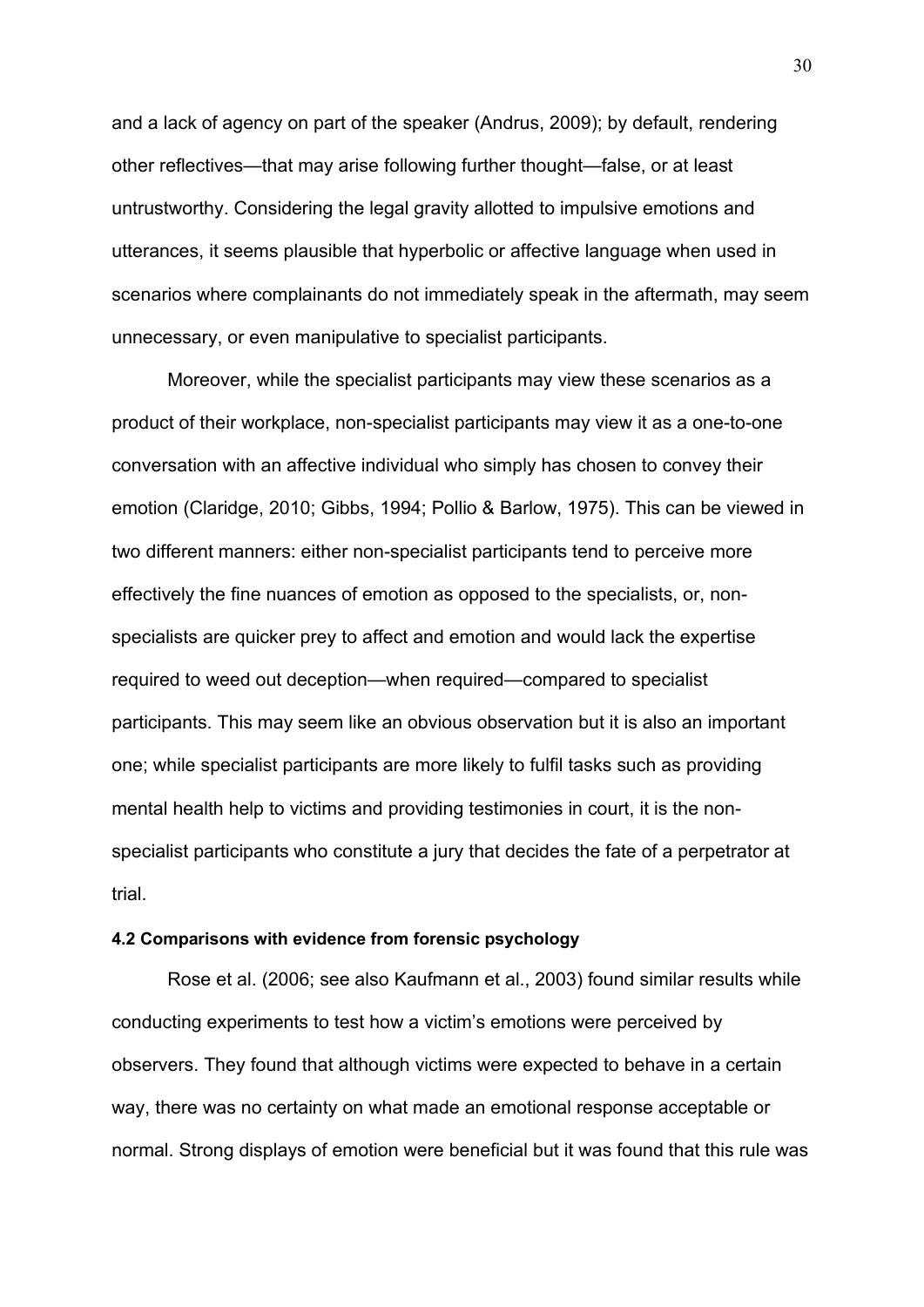conditional – males were expected to have as severe an emotional reaction as females, but for a shorter period of time; males in authoritative positions were expected to display anger and aggression as opposed to sadness or remorse, which was more suitable when displayed by females. It is important to note that although Rose et al. (2006) researched observers' reactions to different emotions displayed by victims, a close study of their experiment reveals that their scenarios written with the intention to display severe emotion included hyperbolic statements, for example, *"What happened is on my mind from the time I wake up in the morning until I go to bed at night. I get bent out of shape over any little thing, and it seems like I'm always feeling down.*" (p. 208) and ones written without this intention, did not. In addition, sentences written with the intention of strong emotional portrayals were either wittingly, or unwittingly by the researchers, written including more varieties of figurative speech such as metaphor and simile along with the obvious hyperbole. Participants were also tested on whether the victim had 'likeability', and it was found that although mild emotional reactions were considered unusual and decreased credibility, it was the 'stoic', calm and controlled victim that was liked and preferred by observers. The results from Experiment 1 display a similar trend within participants who believed the victims to be highly impacted in the control condition, due to their strong emotional depictions, however, penalised the same evocations when accompanied by fitting language. They tended to more positively perceive the statements of those who spoke logically versus those that tended to use emotional exaggerations. An inference can be made that it was not the affect that has been penalised, but the dramatic language used to describe these events. There is a strong disconnection between an observer/listener's concept of a credible victim, and that of a credible individual in general.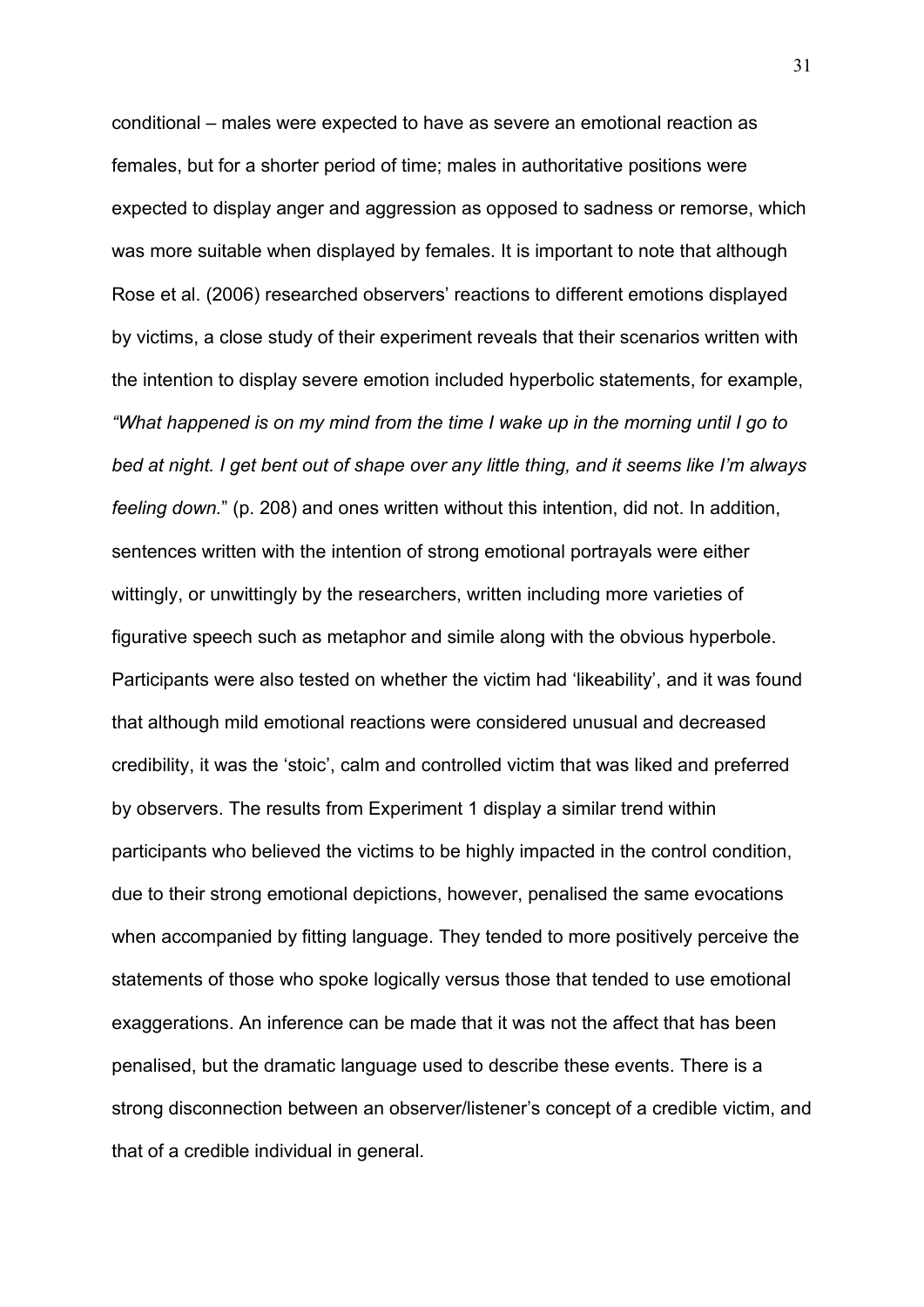To further contextualise the inclination of forensic professionals away from the hyperbolic, and towards the literal, the work of Shonna Trinch needs consideration. Trinch (2010) explores the incident-reporting of paralegal interviewers with clients who are victims of domestic assault. Her analysis adeptly identifies two things: first, that victims quote—often and verbatim—abusive and obscene language used by their perpetrator in order to be successfully perceived as victims and credible narrators. Second, paralegal interviewers often dissolve these direct quotes and replace them with distanced language to create the narrative of a witness – one who detaches themselves from the abuse and objectively views their perpetrator's actions. While Trinch's (2010) work does not refer to hyperbole, her observations explicate the results of this study, especially in relation with the response of the specialist participants. While lay participants seemed to resonate with the very tool complainants used to make themselves seem more credible, forensic professionals had a stronger leaning towards their occupational cultivation of creating distanced, legally credible narratives which are often less affective, hence more literal.

The primary aim of the current study was to test hyperbolic conversations in legal settings to determine the consequences of hyperbole in instances involving serious crime. The results of this study are critical because in Experiment 1, the hyperbolic victims should ideally have implied emotional distress (thus increasing sympathy among participants and portraying the victim as more impacted) - the depiction of which has proved beneficial in literature - since emotional behaviour cannot be depicted without language (Lakoff, 2016). However, the hyperbolic victims suffered in comparison to their non-hyperbolic counterparts and this goes against some of the theories - like the affect control theory (Heise, 1987) - about a victim's behaviour expectation. Findings from Experiment 2 are continually congruent with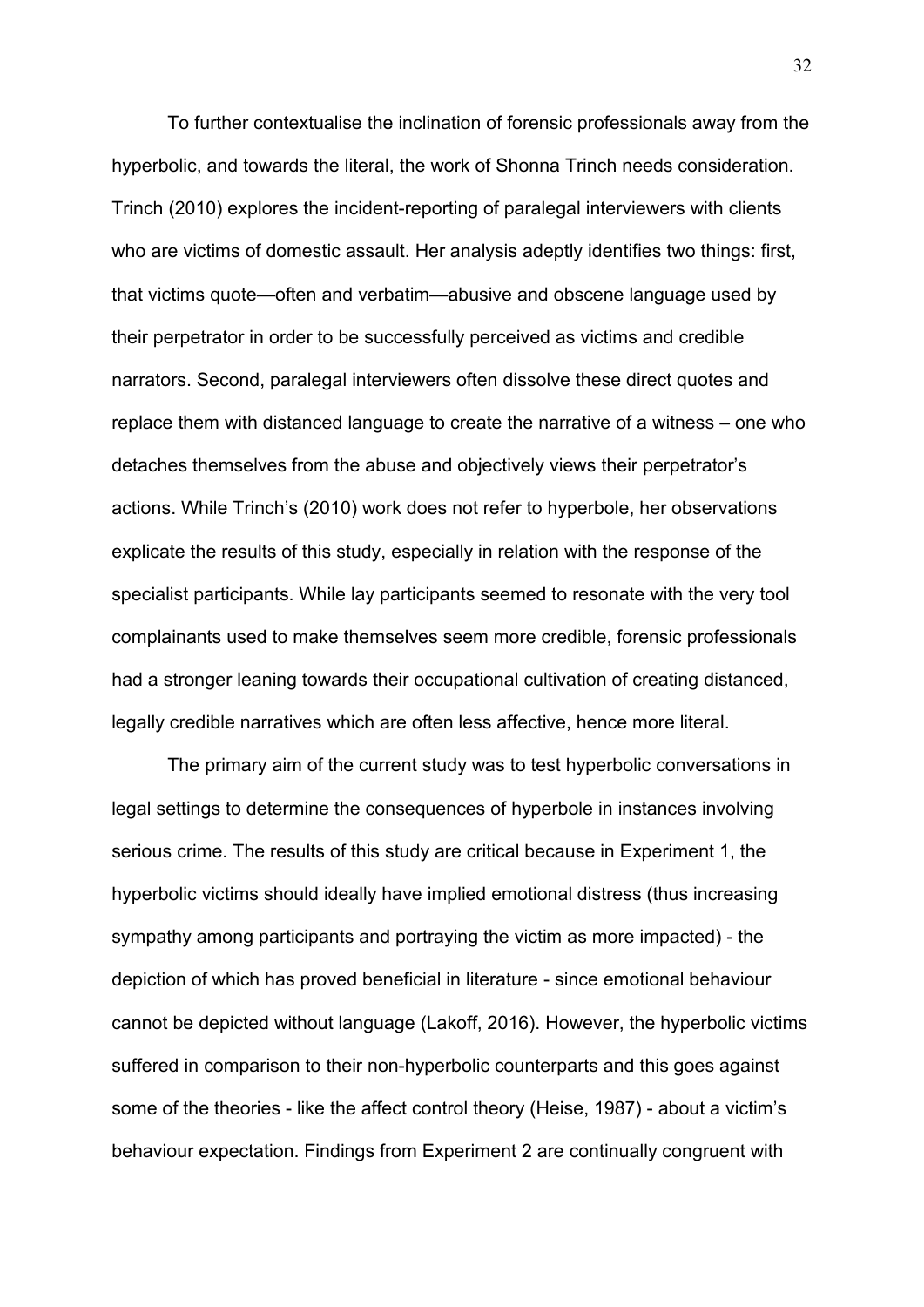this theory. While hyperbole had no impact on likability, victims seemed significantly more impacted when they used hyperbole as observed by non-specialist participants. It is however important to note that believability was only significantly impacted when data were averaged across participants, but not when they were averaged across scenarios.

While there is minimal research on the perception of figurative speech in forensic settings, there is a lot of insight into the perception of emotional behaviour (Bollingmo et al., 2009; Kaufmann et al., 2003; Rose et al., 2006; Rose & Nadler, 2002). The data from those studies show that a victim's emotional behaviour (and consequently language) heavily contribute to victim perception, credibility, and requirement of an additional expert witness. These factors in turn have impact on prosecution, which is the ultimate outcome of all forensic proceedings, and hence language considerations are important, albeit being secondary or indirect factors.

# **4.3 Limitations**

It is important to note that the scenarios in this study were predominantly narratives and contain limited evaluations. Hyperbole occurs frequently in negative evaluations, and hence using scenarios/transcripts that focused on participants' evaluations as opposed to a chain of events might have yielded a more positive reaction to hyperbole in the sympathy and victim-impact measures. However, evaluations are often not necessary or desirable when first describing crimes to authorities, whereas narratives of the actual chain of events are essential and often determining in legal situations.

Like a majority of research investigating language, the scenarios, while based on real narratives, were essentially fabricated in order to allow manipulation for empirical purposes. This severely limits naturally occurring creative metaphorical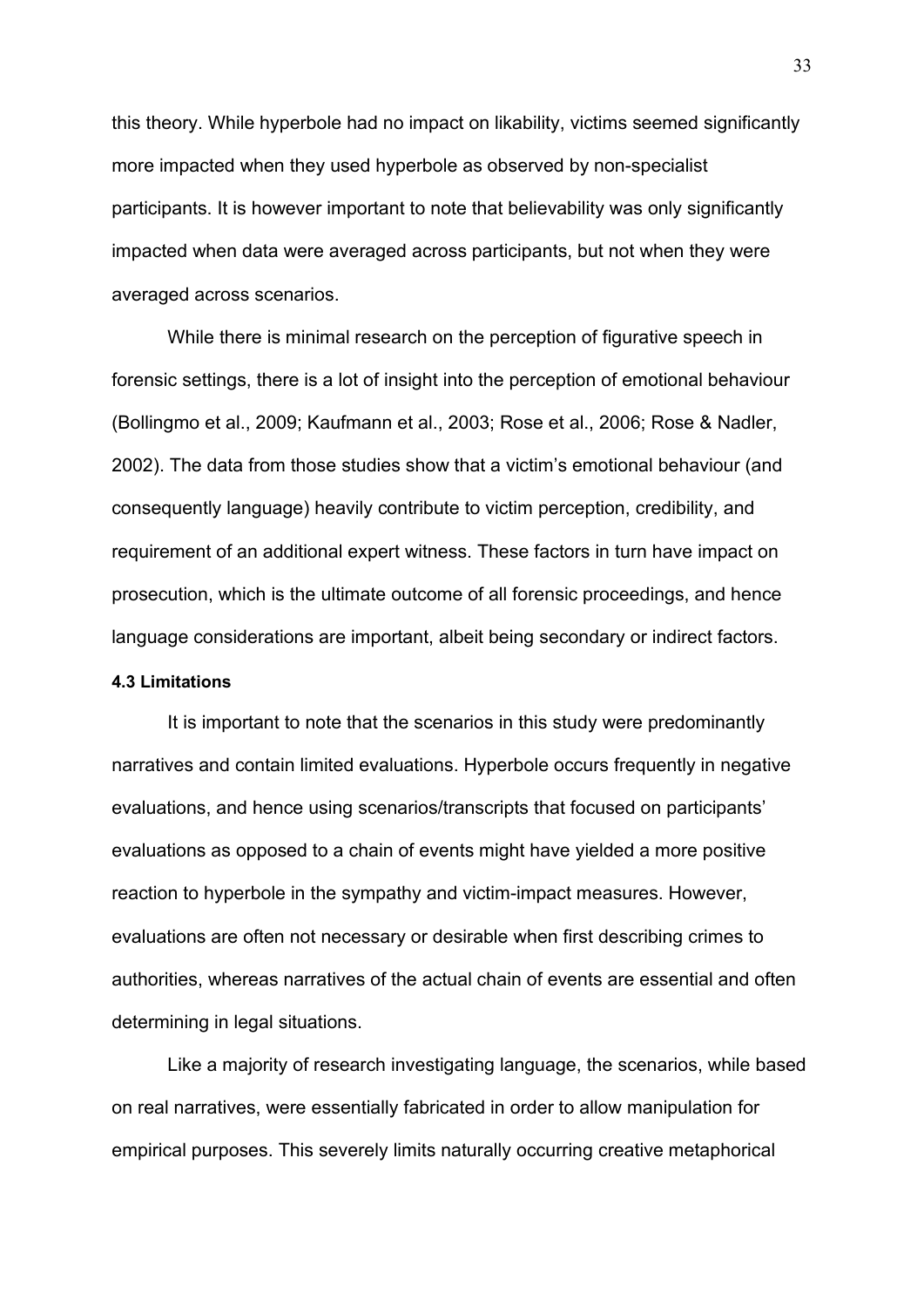hyperbole in discourse (e.g. "*I was beaten to look like a bag of mulberries"*) which by virtue of being metaphorical, have no suitable literal counterpart available to manipulate (Carston & Wearing, 2015).

Another limitation is the inclusion of (0) on the rating scale. While allowing participants to hedge, and providing the study with more accurate portrayals of participants' perception, it is a choice that can only be provided in academic settings. In forensic settings, all individuals concerned with the case (jury, judge or law enforcement) must make clear dichotomous choices.

# **5. Conclusions**

Hyperbole in victim statements has a significant negative impact on belief, sympathy, victim-impact, as well as likability when the participants are specialists within the forensics field. In contrast, hyperbole has a positive impact on belief and victim-impact when participants are members of the general population with no background in forensics. Non-specialist participants were more perceptive of the clear target of emotion as well as its non-neutral nature. This may also be evidence that while non-specialist participants closely perceive hyperbole as a tool for linguistic expression, specialist participants go a step further and also evaluate the probability of psychological presence of emotion, as opposed to a mere linguistic expression. Future studies will look at the different levels of hyperbole (realistic, possible but improbable, and the impossible) and attempt to investigate whether some levels of hyperbole are perceived more or less positively than others.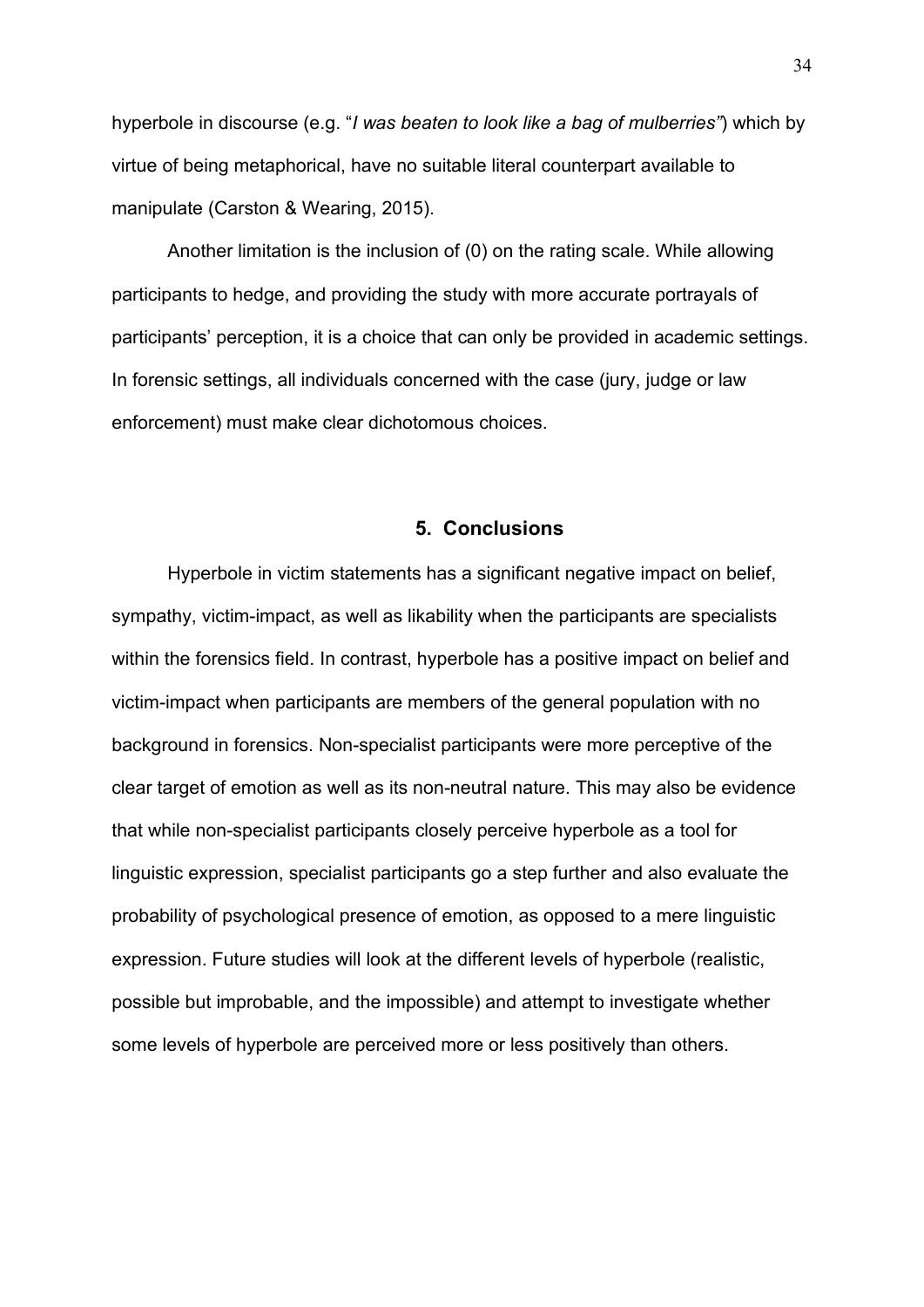#### **References**

- Adams, S. H. (1996). Statement analysis: What do suspects' words really reveal. *FBI Law Enforcement Bulletin*, *65*, 12.
- Anderson, K. J., & Leaper, C. (1998). Emotion talk between same-and mixed-gender friends: Form and function. *Journal of Language and Social Psychology*, *17*, 419- 448.
- Andrus, J. (2009). The development of an artefactual language ideology: Utterance, event, and agency in the metadiscourse of the excited utterance exception to hearsay. *Language & Communication*, *29*(4), 312-327.
- Andrus, J. (2011). Beyond texts in context: Recontextualization and the co-production of texts and contexts in the legal discourse, excited utterance exception to hearsay. *Discourse & Society*, *22*(2), 115-136.
- Andrus, J. (2012). Language ideology, fractal recursivity, and discursive agency in the legal construction of linguistic evidence. *Language in Society, 41*(5), 589-614.
- Ask, K., & Granhag, P. A. (2005). Motivational sources of confirmation bias in criminal investigations: The need for cognitive closure. *Journal of Investigative Psychology and Offender Profiling*, *2*, 43-63.
- Ask, K., & Landström, S. (2010). Why emotions matter: Expectancy violation and affective response mediate the emotional victim effect. *Law and Human Behavior*, *34*, 392-401.
- Baldry, A.C., & Winkel, F.W. (1998). Perceptions of the credibility and evidential value of victim and suspect statements in interviews. In J. Boros, I. Munnich, & M. Szegedi (Eds.), *Psychology and criminal justice: International review of theory and practice* (pp. 74-82). Berlin: De Gruyter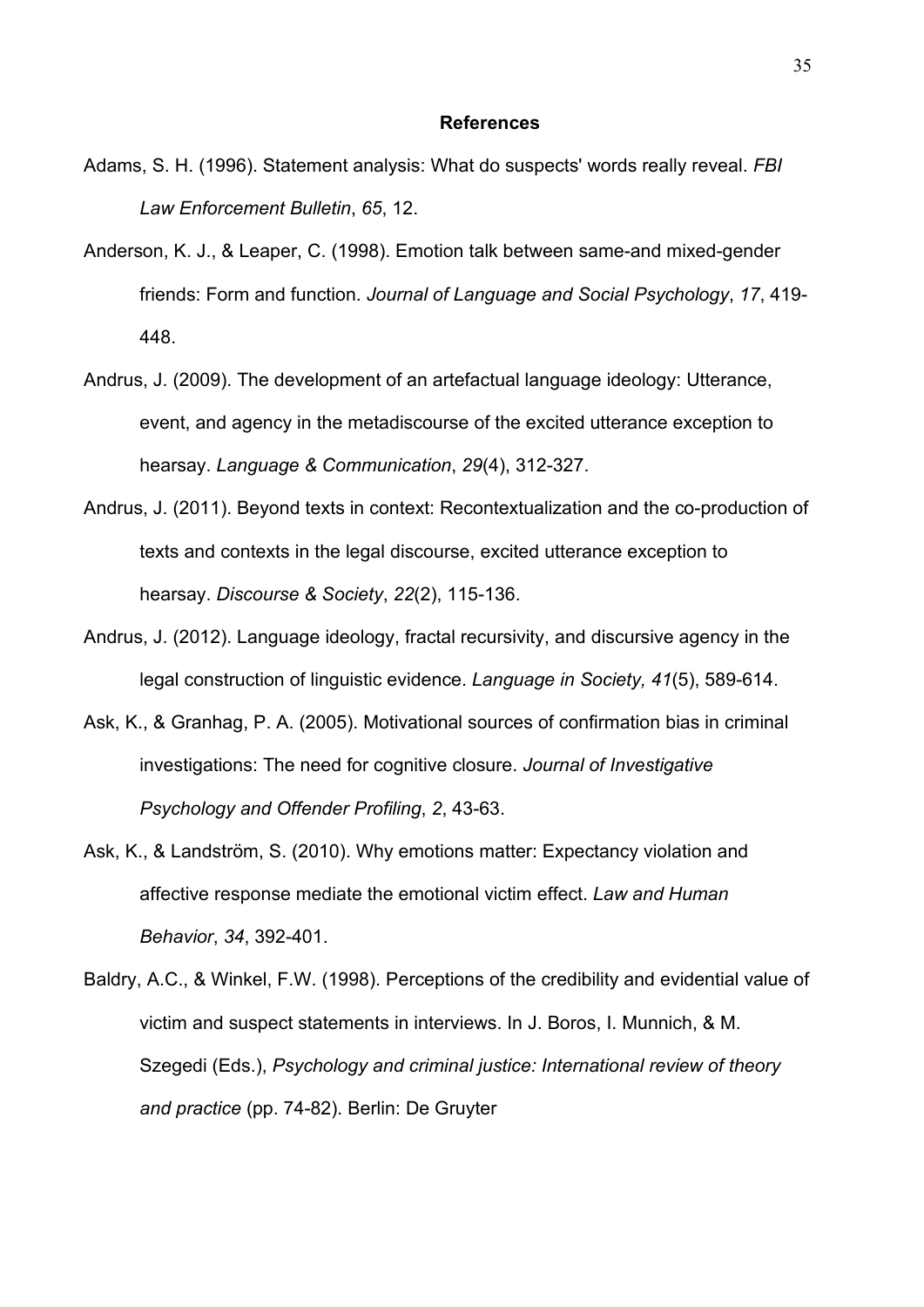- Bandes, S. (2017). Empathy, narrative, and victim impact statements. In *Nussbaum and Law* (pp. 225-276). Routledge.
- Bergelson, V. (2005). Victims and perpetrators: An argument for comparative liability in criminal law. *Buffalo Criminal Law Review*, *8*, 385-487.
- Bogoch, B. (2007). The victim as 'other': Analysis of the language of acquittal decisions in sexual offences in the Israeli Supreme Court. In *The Language of Sexual Crime* (pp. 159-179). London: Palgrave Macmillan.
- Bollingmo, G. C., Wessel, E. O., Eilertsen, D. E., & Magnussen, S. (2008). Credibility of the emotional witness: A study of ratings by police investigators. *Psychology, Crime & Law*, *14*, 29-40.
- Bollingmo, G., Wessel, E., Sandvold, Y., Eilertsen, D. E., & Magnussen, S. (2009). The effect of biased and non-biased information on judgments of witness credibility. *Psychology, Crime & Law*, *15*, 61-71.
- Boucher, J., & Osgood, C. E. (1969). The Pollyanna hypothesis. *Journal of Verbal Learning and Verbal Behavior*, *8*, 1-8.
- Bowes, A., & Katz, A. (2011). When sarcasm stings. *Discourse Processes*, *48*, 215– 236.
- Boylan, J., & Katz, A. N. (2013). Ironic expression can simultaneously enhance and dilute perception of criticism. *Discourse Processes*, *50*, 187–209.
- Burgers, C., Brugman, B. C., Renardel de Lavalette, K. Y., & Steen, G. J. (2016). HIP: A method for linguistic hyperbole identification in discourse. *Metaphor and Symbol*, *31*, 163-178.
- Cano Mora, L. (2004). At the Risk of Exaggerating: How Do Listeners React to Hyperbole? *Anglogermanica Online: Revista Electrónica Periódica de Filología Alemana e Inglesa*, *2*, 2–13.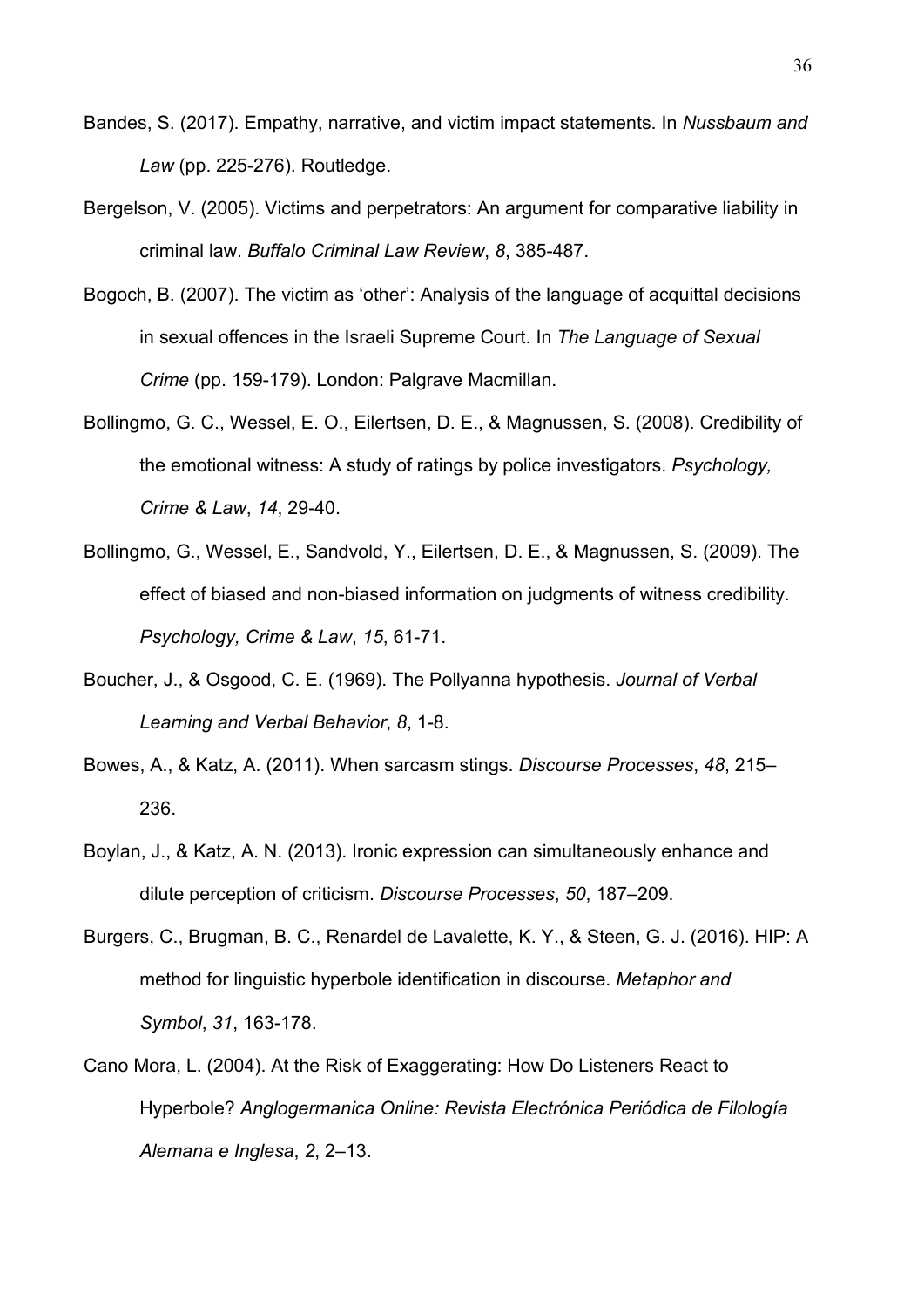- Cano Mora, L. (2009). All or nothing: A semantic analysis of hyperbole. *Revista de Lingüística y Lenguas Aplicadas*, *4*, 25-35.
- Carston, R., & Wearing, C. (2015). Hyperbolic language and its relation to metaphor and irony. *Journal of Pragmatics*, *79*, 79-92.
- Carter, R., & McCarthy, M. (1997). *Exploring spoken English* (Vol. 2). Cambridge University Press.
- Christie, N. (1986). The ideal victim. In E. Fattah (Ed.), *From crime policy to victim policy* (pp. 17–30). London: Palgrave Macmillan.
- Claridge, C. (2010). *Hyperbole in English: A corpus-based study of exaggeration*. Cambridge: Cambridge University Press.
- Coates, L., Bavelas, J. B., & Gibson, J. (1994). Anomalous language in sexual assault trial judgments. *Discourse & Society*, *5*, 189-206.
- Colston, H. L., & Keller, S. B. (1998). You'll never believe this: Irony and hyperbole in expressing surprise. *Journal of Psycholinguistic Research*, *27*, 499-513.
- Danet, B. (1980). Language in the Courtroom. In H. Giles, P. Robinson, & P. Smith (Eds.), *Language* (pp. 367–376). Oxford: Pergamon Press Ltd.
- Ehrlich, S. (2007). Normative discourses and representations of coerced sex. *The language of sexual crime* (pp. 126-138). London: Palgrave Macmillan.

Ekman, P. (1993). Facial expression and emotion. *American Psychologist*, *48*, 384.

Ekman, P. (1997). Deception, lying, and demeanor. In D. F. Halpern & A. E. Voiskounsky (Eds.), *States of mind: American and post-Soviet perspectives on contemporary issues in psychology* (pp. 93–105). Oxford University press.

Estrich, S. (1987). *Real rape*. Harvard University Press.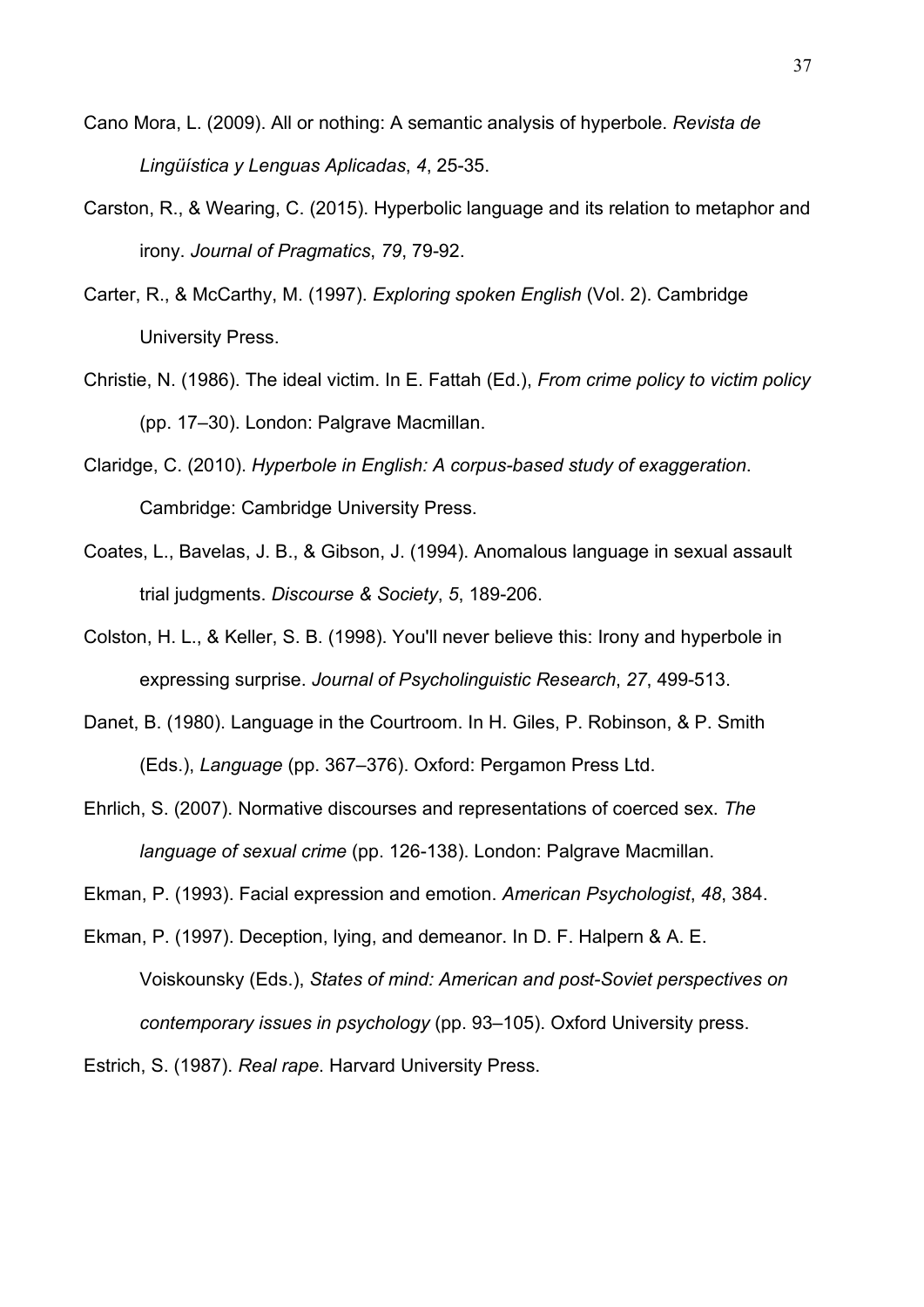- Filik, R., Țurcan, A., Thompson, D., Harvey, N., Davies, H., & Turner, A. (2016). Sarcasm and emoticons: Comprehension and emotional impact. *The Quarterly Journal of Experimental Psychology*, *69*, 2130-2146.
- Frohmann, L. (1991). Discrediting victims' allegations of sexual assault: Prosecutorial accounts of case rejections. *Social Problems*, *38*, 213-226.
- Gibbs Jr, R. W., Gibbs, R. W., & Gibbs, J. (1994). *The poetics of mind: Figurative thought, language, and understanding*. Cambridge: Cambridge University Press.

Grice, H. P. (1957). Meaning. *The Philosophical Review*, *66*, 377-388.

- Gruber, A. (2003). Victim wrongs: The case for a general criminal defense based on wrongful victim behavior in an era of victims' rights. *Temple Law Review*, 76, 645.
- Heise, D. R. (1987). Affect control theory: Concepts and model. *Journal of Mathematical Sociology*, *13*, 1-33.
- Hills, A. M., & Thomson, D. M. (1999). Should victim impact influence sentences? Understanding the community's justice reasoning. *Behavioral Sciences & The Law*, *17*, 661-671.
- Kaufmann, G., Drevland, G. C., Wessel, E., Overskeid, G., & Magnussen, S. (2003). The importance of being earnest: Displayed emotions and witness credibility. *Applied Cognitive Psychology*, *17*, 21-34.
- Kreuz, R. J., & Glucksberg, S. (1989). How to be sarcastic: The echoic reminder theory of verbal irony. *Journal of Experimental Psychology: General*, *118*, 374.
- Kreuz, R. J., & Roberts, R. M. (1995). Two cues for verbal irony: Hyperbole and the ironic tone of voice. *Metaphor and Symbol*, *10*, 21-31.
- Lakoff, G. (2016). Language and emotion. *Emotion Review*, *8*, 269-273.
- Larcombe, W. (2002). The ideal victim v successful rape complainants: Not what you might expect. *Feminist Legal Studies*, *10*, 131-148.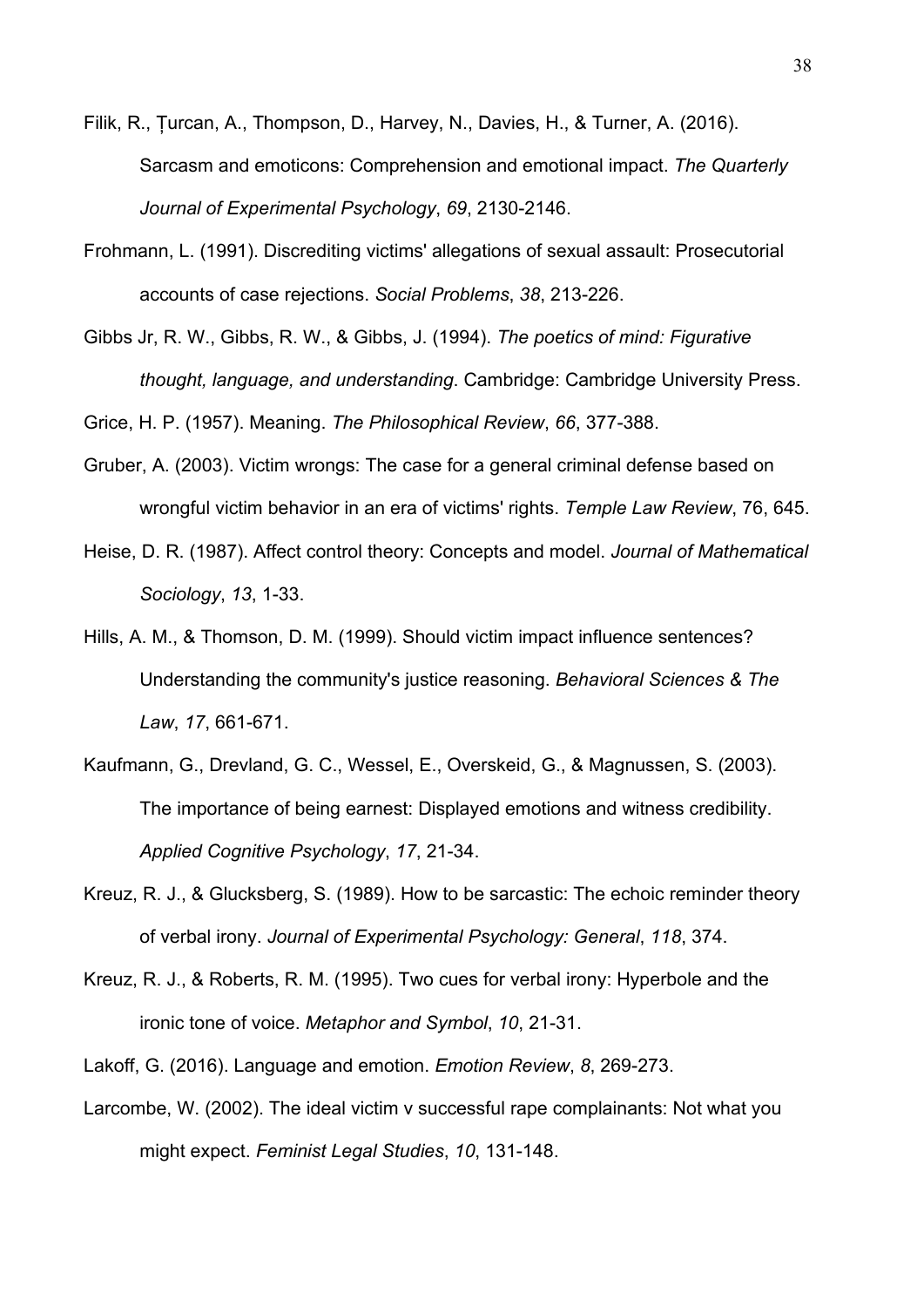- Leggitt, J. S., & Gibbs, R. W. (2000). Emotional reactions to verbal irony. *Discourse Processes*, *29*, 1-24.
- Loftus, E. F., & Palmer, J. C. (1974). Reconstruction of automobile destruction: An example of the interaction between language and memory. *Journal of Verbal Learning and Verbal Behavior*, *13*, 585-589.
- Maier, S. L. (2008). "I Have Heard Horrible Stories..." Rape Victim Advocates' Perceptions of the Revictimization of Rape Victims by the Police and Medical System. *Violence Against Women*, *14*, 786-808.
- Maier, S. L. (2014). *Rape, victims, and investigations: Experiences and perceptions of law enforcement officers responding to reported rapes*. Routledge.
- Maglione, G. (2017). Embodied victims: An archaeology of the 'ideal victim' of restorative justice. *Criminology & Criminal Justice*, *17*, 401-417.
- Matoesian, G. M., (2000). Intertextual authority in reported speech: Production media in the Kennedy Smith rape trial. *Journal of Pragmatics*, *32*(7), 879-914.
- Matoesian, G. M., (2001). *Law and the language of identity: Discourse in the William Kennedy Smith rape trial*. Oxford University Press on Demand.
- McCarthy, M., & Carter, R. (2004). "There's millions of them": hyperbole in everyday conversation. *Journal of Pragmatics*, *36*, 149-184.
- Memon, A. A., Vrij, A., & Bull, R. (2003). *Psychology and law: Truthfulness, accuracy and credibility*. John Wiley & Sons.
- Nadler, J., & Rose, M. R. (2002). Victim impact testimony and the psychology of punishment. *Cornell Law Review*, *88*, 419.
- Nair, R. B. (1985). Telling lies: some literary and other violations of Grice's maxim of quality. *Nottingham Linguistic Circular*, *14*, 53–90.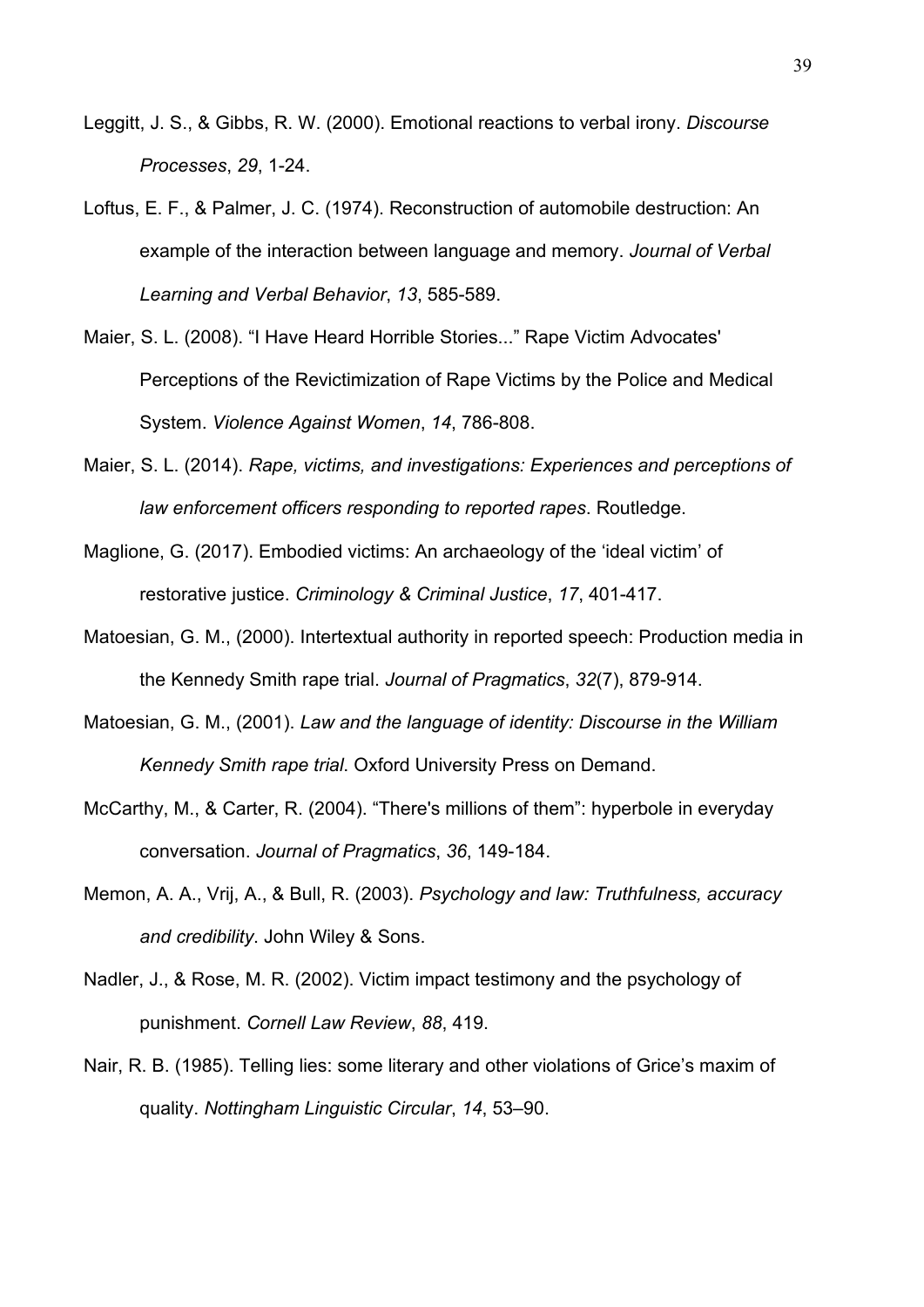- Nemesi, A. L. (2010). Data-gathering methods in research on hyperbole production and interpretation. In E. T. Németh & K. Bibok (Eds.), *The Role of Data at the Semantics-Pragmatics Interface* (pp. 381–417). New York: De Gruyter Mouton.
- Norrick, N. R. (2004). Hyperbole, extreme case formulation. *Journal of Pragmatics*, *9*, 1727-1739.
- Phelps, E. A. (2004). Human emotion and memory: interactions of the amygdala and hippocampal complex. *Current Opinion in Neurobiology*, *14*, 198-202.
- Pickering, B., Thompson, D., & Filik, R. (2018). Examining the emotional impact of sarcasm using a virtual environment. *Metaphor and Symbol*, *33*, 185-197.
- Ponterotto, D. (2007). The repertoire of complicity vs. coercion: The discursive trap of the rape trial protocol. In *The language of sexual crime* (pp. 104-125). London: Palgrave Macmillan.
- Quintilian, M. F. (1921). Institutio oratoria (HE Butler, Trans.). *New York: GP Putnam's Sons*.
- Roberts, R. M., & Kreuz, R. J. (1994). Why do people use figurative language? *Psychological Science*, *5*, 159-163.
- Rose, M. R., Nadler, J., & Clark, J. (2006). Appropriately upset? Emotion norms and perceptions of crime victims. *Law and Human Behavior*, *30*, 203-219.
- Sinclair, J. M., & Coulthard, M. (1975). *Towards an analysis of discourse: The English used by teachers and pupils*. Oxford University Press.
- Spears, J. W., & Spohn, C. C. (1997). The effect of evidence factors and victim characteristics on prosecutors' charging decisions in sexual assault cases. *Justice Quarterly*, *14*, 501-524.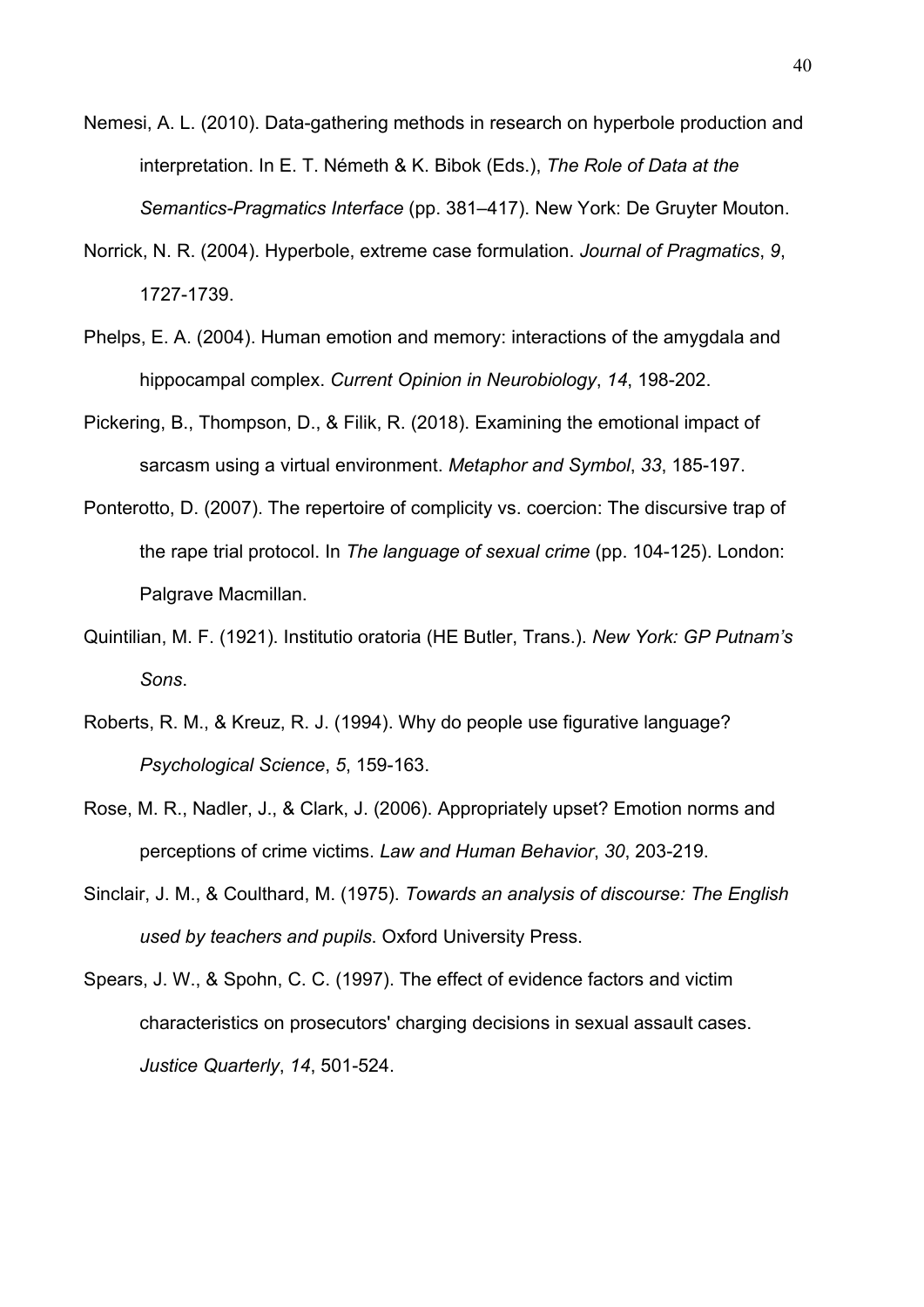- Spohn, C., Beichner, D., & Davis-Frenzel, E. (2001). Prosecutorial justifications for sexual assault case rejection: Guarding the "gateway to justice". *Social Problems*, *48*, 206-235.
- Stevenson, K. (2000). Unequivocal victims: The historical roots of the mystification of the female complainant in rape cases. *Feminist Legal Studies*, *8*, 343-366.
- Süssenbach, P., Bohner, G., & Eyssel, F. (2012). Schematic influences of rape myth acceptance on visual information processing: An eye-tracking approach. *Journal of Experimental Social Psychology*, *48*, 660-668.
- Trinch, S. (2010). Disappearing discourse: Performative texts and identity in legal contexts. *Critical Inquiry in Language Studies*, *7*(2-3), 207-229.
- Tsoudis, O. (2002). The influence of empathy in mock jury criminal cases: Adding to the affect control model. *Western Criminology Review*, *4*, 55.
- Tsoudis, O., & Smith-Lovin, L. (1998). How bad was it? The effects of victim and perpetrator emotion on responses to criminal court vignettes. *Social Forces*, *77*, 695-722.
- Van Wijk, J. (2013). Who is the 'little old lady' of international crimes? Nils Christie's concept of the ideal victim reinterpreted. *International Review of Victimology*, *19*, 159-179.
- Wessel, E. M., Bollingmo, G. C., Sønsteby, C., Nielsen, L. M., Eilertsen, D. E., & Magnussen, S. (2012). The emotional witness effect: Story content, emotional valence and credibility of a male suspect. *Psychology, Crime & Law*, *18*, 417-430.
- Willbern, D. (1989). Rape, Writing, Hyperbole: Shakespeare's Lucrece. *Compromise Formations: Current Directions in Psychoanalytic Criticism*, 183-198.